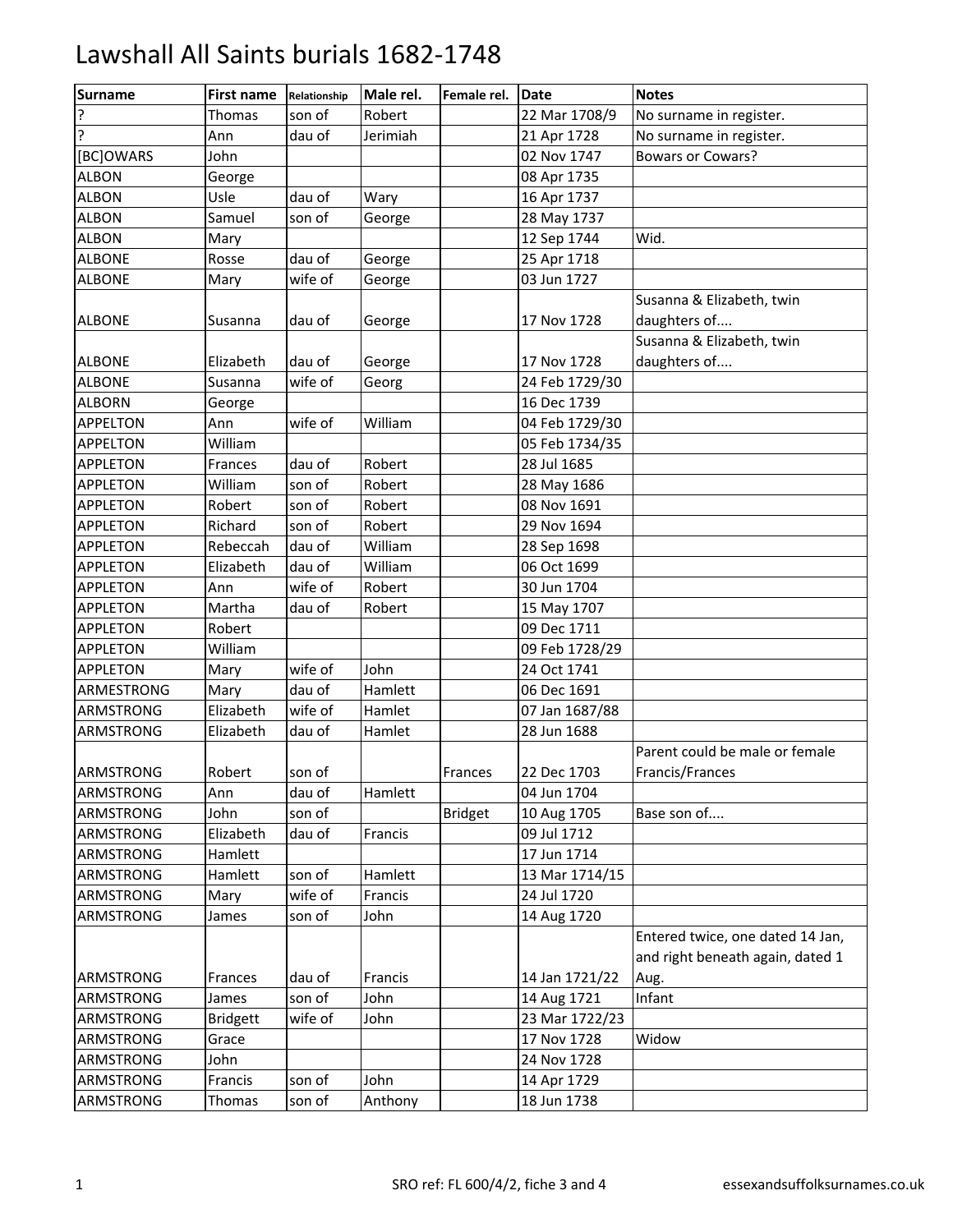| <b>Surname</b>   | <b>First name</b> | Relationship | Male rel. | Female rel. | <b>Date</b>    | <b>Notes</b>                       |
|------------------|-------------------|--------------|-----------|-------------|----------------|------------------------------------|
| <b>ARMSTRONG</b> | James             |              |           |             | 17 Apr 1740    |                                    |
| <b>ARMSTRONG</b> | Francis           |              |           |             | 30 Jul 1741    |                                    |
| ARMSTRONG        | Elizebeth         | dau of       | Anthony   |             | 19 Mar 1743/44 |                                    |
| ARNOLD           | John              | son of       | William   |             | 01 Jul 1683    |                                    |
| ARNOLD           | William           |              |           |             | 16 Jul 1683    | The elder                          |
| ARNOLD           | <b>Bridgett</b>   |              |           |             | 18 Jan 1702/3  | Widow                              |
| ARNOLD           | William           |              |           |             | 12 Jun 1705    |                                    |
| ARNOLD           | Agness            |              |           |             | 16 Dec 1716    | Widow                              |
| <b>ARNOLD</b>    | Robert            |              |           |             | 27 Jun 1721    |                                    |
| ARNOLD           | Dorothy           |              |           |             | 07 Dec 1729    |                                    |
| ARNOLD           | ς                 |              |           |             | 13 Dec 1741    | The Widow Arnold                   |
| AVIS             | Willm.            | son of       | Willm.    |             | 24 Jan 1743/44 |                                    |
| B[I_]ETT         | Anne              | wife of      | Andrew    |             | 07 Dec 1684    |                                    |
| <b>BANHAM</b>    | Elizabeth         | dau of       | Abraham   |             | 25 Mar 1716    | Infant                             |
| <b>BANHAM</b>    | Mary              | dau of       | Abraham   |             | 25 Sep 1719    |                                    |
| <b>BANHAME</b>   | Isaac             | son of       | Abraham   |             | 30 Oct 1726    |                                    |
| <b>BANKES</b>    | Anne              | wife of      | Philip    |             | 23 Nov 1691    |                                    |
| <b>BANKS</b>     | Philip            |              |           |             | 23 Jun 1696    | Widower                            |
| <b>BANKS</b>     | Sarah             |              |           |             | 11 May 1710    |                                    |
|                  |                   |              |           |             |                | Base daughter of Willm. Barker of  |
| <b>BARKER</b>    | Mary              | dau of       | Willm.    |             | 16 Jun 1685    | Hawkden                            |
| <b>BARRELL</b>   | Anne              |              |           |             | 20 Aug 1695    |                                    |
| <b>BARRELL</b>   | William           |              |           |             | 22 Dec 1699    |                                    |
| <b>BARRILL</b>   | Susane            | wife of      | John      |             | 21 Aug 1727    | Abode: Bradfield St. Clare         |
| <b>BARRILL</b>   | William           | son of       | William   |             | 24 Sep 1728    |                                    |
| <b>BARRILL</b>   | William           |              |           |             | 23 Oct 1729    |                                    |
| <b>BARRILL</b>   | Richard           |              |           |             | 21 Feb 1730/31 |                                    |
| <b>BEETON</b>    | Hamblett          |              |           |             | 11 Mar 1727/28 |                                    |
|                  |                   |              |           |             |                | Hard to read - the Widow Belton or |
| <b>BELTON</b>    | ?                 |              |           |             | 30 Mar 1740    | Pelton?                            |
| <b>BETTY</b>     | William           |              |           |             | 02 Oct 1706    |                                    |
| <b>BETTY</b>     | Sarah             | wife of      | William   |             | 04 Apr 1721    |                                    |
| <b>BETTY</b>     | William           |              |           |             | * Jan 1727/8   | Day of month unclear               |
| <b>BIGWORTH</b>  | John              |              |           |             | 14 Apr 1691    |                                    |
| <b>BIRD</b>      | Robert            |              |           |             | 29 May 1711    |                                    |
| <b>BIRD</b>      | George            |              |           |             | 01 Apr 1717    |                                    |
| <b>BIRD</b>      | Catherine         |              |           |             | 04 Nov 1722    | Widow                              |
| <b>BOND</b>      | Christiana        | wife of      | John      |             | 09 Oct 1693    |                                    |
| <b>BONES</b>     | John              |              |           |             | 26 Jan 1707/8  |                                    |
| <b>BONNET</b>    | Sarah             | dau of       | Henery    |             | 31 Mar 1727    |                                    |
| <b>BONNET</b>    | Ann               | wife of      | Henery    |             | 27 May 1727    |                                    |
| <b>BONNITT</b>   | Robert            | son of       | Henry     |             | 26 Apr 1717    |                                    |
| <b>BONNITT</b>   | Ann               | dau of       | Henry     |             | 05 Aug 1718    |                                    |
| <b>BONNITT</b>   | Henry             |              |           |             | 09 Apr 1728    |                                    |
| <b>BOREHAM</b>   | Susan             | dau of       | George    |             | 07 May 1745    |                                    |
| <b>BOWERS</b>    | Elizabeth         | dau of       | William   |             | 25 Dec 1708    |                                    |
| <b>BOWERS</b>    | Elizabeth         | dau of       | William   |             | 25 Jun 1715    | Infant                             |
| <b>BOWERS</b>    | Elizabeth         | wife of      | William   |             | 21 Mar 1717/18 |                                    |
| <b>BOWERS</b>    | William           |              |           |             | 05 Apr 1730    |                                    |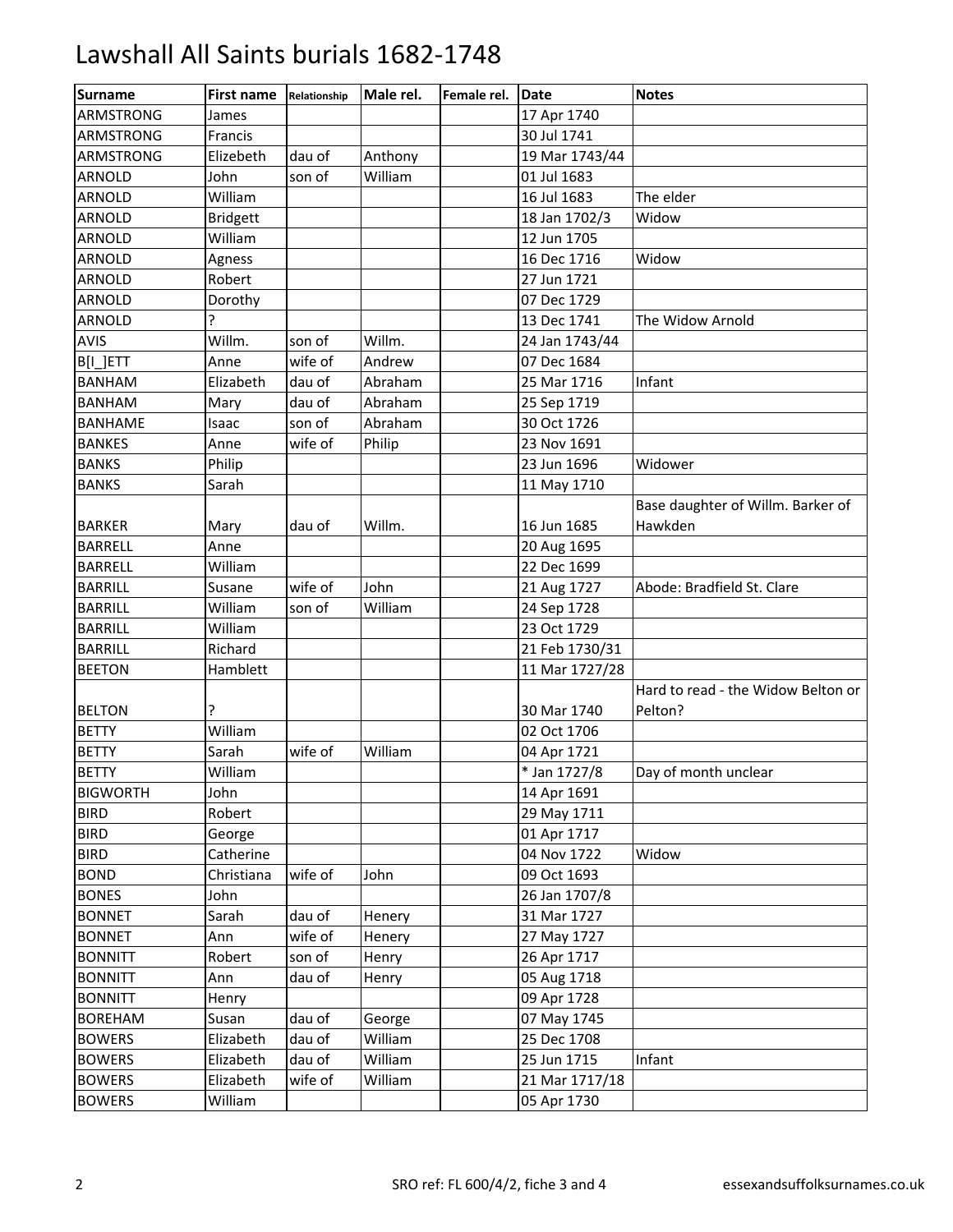| <b>Surname</b>  | <b>First name</b> | Relationship | Male rel. | Female rel. | Date           | <b>Notes</b>                                                                                                                                                                                                                |
|-----------------|-------------------|--------------|-----------|-------------|----------------|-----------------------------------------------------------------------------------------------------------------------------------------------------------------------------------------------------------------------------|
| <b>BOWERS</b>   | Mary              | dau of       | John      |             | 18 May 1730    |                                                                                                                                                                                                                             |
| <b>BOWERS</b>   | William           | son of       | John      |             | 26 Feb 1733/34 |                                                                                                                                                                                                                             |
| <b>BOWERS</b>   | Mary              | dau of       | James     | Mary        | 26 Oct 1739    |                                                                                                                                                                                                                             |
| <b>BOWERS</b>   | Thomas            | son of       | Thomas    |             | 17 Mar 1747/48 |                                                                                                                                                                                                                             |
|                 |                   |              |           |             |                | Presumably a misspelling of                                                                                                                                                                                                 |
| <b>BOWERS</b>   | Eizabeth          | dau of       | James     |             | 20 Jan 1748/49 | Elizabeth                                                                                                                                                                                                                   |
| <b>BRADLEY</b>  | John              |              |           |             | 16 Apr 1723    |                                                                                                                                                                                                                             |
| <b>BRADLY</b>   | Mary              | wife of      | William   |             | 01 Sep 1747    |                                                                                                                                                                                                                             |
| <b>BRAND</b>    | Elizabeth         |              |           |             | 01 Aug 1700    |                                                                                                                                                                                                                             |
|                 |                   |              |           |             |                | Abode: Shimpling. William and                                                                                                                                                                                               |
| <b>BRAY</b>     | William           |              | Thomas    |             | 22 Oct 1687    | Penelope, twin children of                                                                                                                                                                                                  |
|                 |                   |              |           |             |                | Abode: Shimpling. William and                                                                                                                                                                                               |
| <b>BRAY</b>     | Penelope          |              | Thomas    |             | 22 Oct 1687    | Penelope, twin children of                                                                                                                                                                                                  |
| <b>BREWER</b>   | Susan             | wife of      | John      |             | 04 Jan 1700/1  |                                                                                                                                                                                                                             |
| <b>BREWER</b>   | Thomas            | son of       | John      |             | 21 Mar 1709/10 |                                                                                                                                                                                                                             |
| <b>BREWER</b>   | John              |              |           |             | 05 Mar 1730/31 |                                                                                                                                                                                                                             |
| <b>BREWER</b>   | Mary              | dau of       | Edward    |             | 20 Oct 1735    |                                                                                                                                                                                                                             |
| <b>BREWER</b>   | John              |              |           |             | 18 Dec 1735    |                                                                                                                                                                                                                             |
| <b>BREWER</b>   | Cornelius         | son of       | Edwd.     |             | 21 May 1740    |                                                                                                                                                                                                                             |
| <b>BREWER</b>   | Elizebeth         |              |           |             | 14 Nov 1742    | Wid.                                                                                                                                                                                                                        |
| <b>BREWSTER</b> | Alice             |              |           |             | 26 Feb 1684/85 | Widdow                                                                                                                                                                                                                      |
| <b>BREWSTER</b> | Ambrose           |              |           |             | 23 Sep 1690    |                                                                                                                                                                                                                             |
| <b>BREWSTER</b> | Elizabeth         |              |           |             | 01 Oct 1690    | Widow                                                                                                                                                                                                                       |
| <b>BREWSTER</b> | Edward            | son of       | Ambrose   |             | 06 Aug 1693    |                                                                                                                                                                                                                             |
| <b>BREWSTER</b> | Ambrose           |              |           |             | 04 Jan 1706/7  |                                                                                                                                                                                                                             |
| <b>BREWSTER</b> | John              |              |           |             | 21 Oct 1711    |                                                                                                                                                                                                                             |
| <b>BRINCKLY</b> | Ambrose           |              |           |             | 06 Sep 1712    | Mr. Ambrose Brinckly                                                                                                                                                                                                        |
| <b>BRINKLY</b>  | Ambrose           | son of       | Ambrose   |             | 24 Oct 1697    | Son of Ambrose Brinkly, gent.                                                                                                                                                                                               |
| <b>BRINKLY</b>  | ?                 |              |           |             | 24 Jul 1741    | Mistress Brinkly                                                                                                                                                                                                            |
| <b>BROOK</b>    | Sarah             | wife of      | Robert    |             | 10 Aug 1735    |                                                                                                                                                                                                                             |
| <b>BROWNE</b>   | John              |              |           |             | 28 Jul 1714    | Mr. John Browne of Breadfield near<br>Woodbridge came to ye huse of<br>Richard Cawston at ye signe of ye<br>Stear and with his own knife cut his<br>throat yt he Died and was buried<br>on ye north side of Lawshall church |
| <b>BUER</b>     | Mary              | dau of       | Edward    |             | 17 May 1737    |                                                                                                                                                                                                                             |
| <b>BURTON</b>   | Richard           | son of       | Richard   | Elizabeth   | 02 Jul 1682    | Base son of                                                                                                                                                                                                                 |
| <b>BURTON</b>   | Elizabeth         | wife of      | Richard   |             | 01 Jul 1689    | Abode: Stonaway                                                                                                                                                                                                             |
| <b>BURTON</b>   | William           |              |           |             | 06 Aug 1728    |                                                                                                                                                                                                                             |
| <b>BYHAM</b>    | Rachel            | dau of       | Francis   |             | 31 Mar 1731    |                                                                                                                                                                                                                             |
| CADGE           | Sarah             | wife of      | John      |             | 01 Dec 1692    |                                                                                                                                                                                                                             |
| CADGE           | John              |              |           |             | 19 Jun 1693    |                                                                                                                                                                                                                             |
| CAMBORN         | Stephen           |              |           |             | 31 Mar 1704    | Minister of this parish                                                                                                                                                                                                     |
| <b>CAMPION</b>  | Richard           |              |           |             | 03 Jul 1729    |                                                                                                                                                                                                                             |
| <b>CAMPION</b>  | Susan             | dau of       |           | Elizabeth   | 08 Apr 1733    | Daughter of Elizabeth Campion,<br>widow                                                                                                                                                                                     |
| CARTER          | Abraham           | son of       | Isaac     |             | 03 Jul 1701    |                                                                                                                                                                                                                             |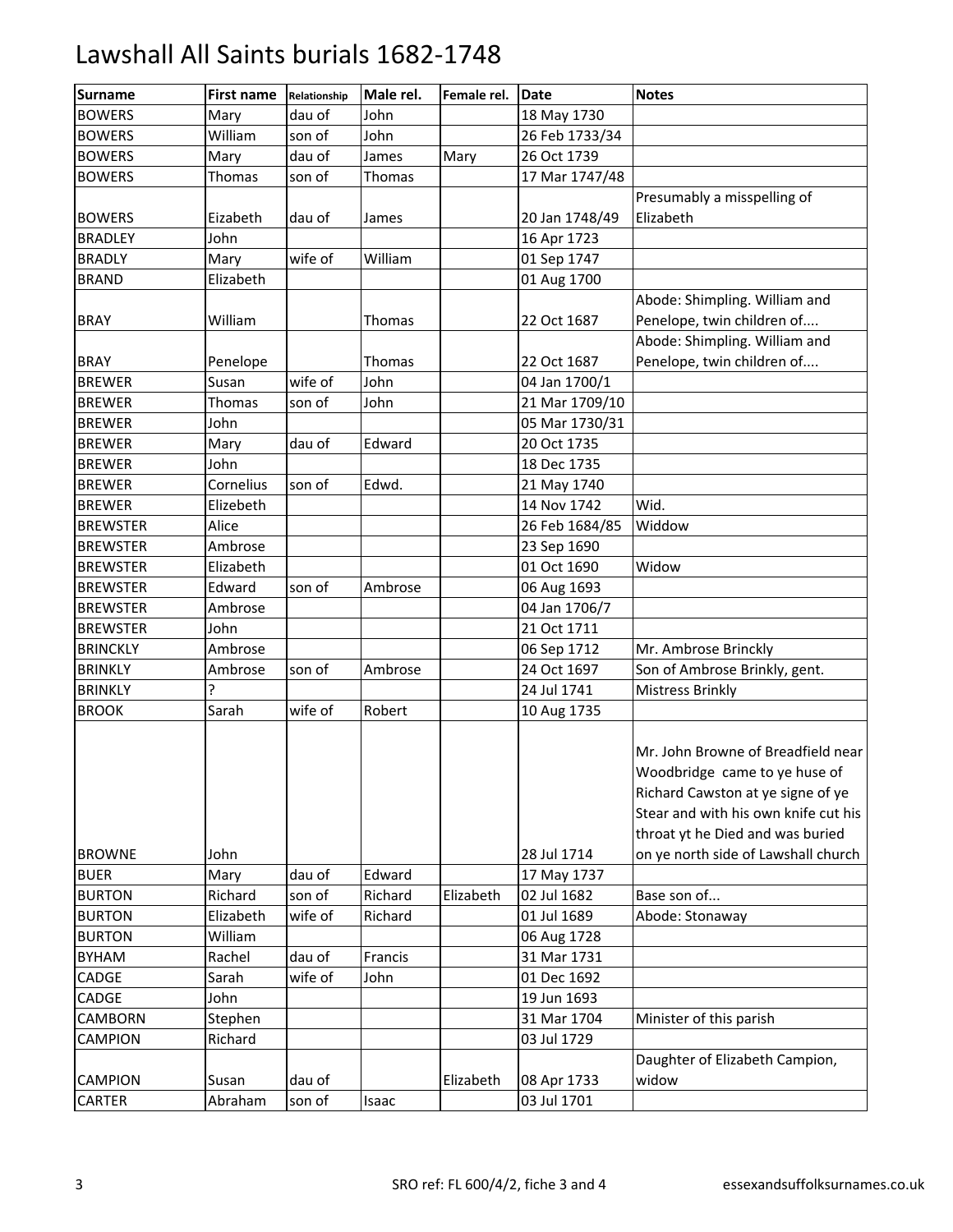| <b>Surname</b> | <b>First name</b> | Relationship | Male rel.     | Female rel. | <b>IDate</b>   | <b>Notes</b>               |
|----------------|-------------------|--------------|---------------|-------------|----------------|----------------------------|
| <b>CARTER</b>  | Rose              | dau of       | Isaac         |             | 22 Jun 1703    |                            |
| CARTER         | Isaac             |              |               |             | 02 Mar 1739/40 |                            |
| <b>CARTER</b>  | Elizebeth         |              |               |             | 20 Mar 1744/45 | Wid.                       |
| <b>CAUSTON</b> | John              |              |               |             | 03 Jun 1698    | John Causton senr.         |
| <b>CAUSTON</b> | Richard           |              |               |             | 10 Oct 1748    |                            |
| <b>CAWSTON</b> | Susan             |              |               |             | 01 Apr 1685    |                            |
| <b>CAWSTON</b> | Isaac             | son of       | <b>Thomas</b> |             | 15 May 1687    |                            |
| CAWSTON        | Sarah             | dau of       | Thomas        |             | 12 Feb 1687/88 |                            |
| CAWSTON        | Sarah             | dau of       | Thomas        |             | 03 Apr 1688    |                            |
| <b>CAWSTON</b> | Elizabeth         |              |               |             | 23 Dec 1690    |                            |
| <b>CAWSTON</b> | Richard           | son of       | Richard       |             | 10 May 1701    |                            |
| CAWSTON        | William           |              |               |             | 16 Jul 1701    | William Cawston, senr      |
| CAWSTON        | Ellen             |              |               |             | 06 Jun 1704    |                            |
| <b>CAWSTON</b> | Thomas            |              |               |             | 28 Feb 1705/6  |                            |
| <b>CAWSTON</b> | John              | son of       | William       |             | 30 Jun 1709    | Son of Mr. William Cawston |
| <b>CAWSTON</b> | John              | son of       | William       |             | 23 Jun 1715    |                            |
| <b>CAWSTON</b> | Mary              | wife of      | Richard       |             | 24 Jan 1716/17 |                            |
| CAWSTON        | Richard           |              |               |             | 15 Apr 1718    |                            |
| CAWSTON        | Sarah             |              |               |             | 08 Nov 1719    | Widow                      |
| CAWSTON        | Robert            |              |               |             | 11 Nov 1719    |                            |
| <b>CAWSTON</b> | Martha            | dau of       | Robert        |             | 04 Jun 1720    |                            |
| CAWSTON        | Mary              | wife of      | William       |             | 02 Jun 1722    |                            |
| <b>CAWSTON</b> | Thomas            |              |               |             | 15 Aug 1724    |                            |
| <b>CAWSTON</b> | Robert            |              |               |             | 19 Feb 1725/26 |                            |
| CAWSTON        | Richard           |              |               |             | 09 May 1726    |                            |
| <b>CAWSTON</b> | Rebekah           |              |               |             | 17 Sep 1728    | Widow                      |
| CAWSTON        | Mary              | dau of       | John          |             | 29 Mar 1729    |                            |
| CAWSTON        | William           |              |               |             | 13 Aug 1729    | Mr. William Cawston        |
| CAWSTON        | Elizabeth         |              |               |             | 08 Dec 1729    | Widow                      |
| <b>CAWSTON</b> | Mary              |              |               |             | 16 Jan 1734/35 | Mrs. Mary Cawston, widow   |
| CAWSTON        | Samuel            | son of       | Robert        |             | 15 Mar 1746/47 |                            |
| CAWSTON        | Samuall           | son of       | Robert        |             | 04 Mar 1747/48 |                            |
| <b>CHALLIS</b> | Elizabeth         | dau of       | Charles       |             | 29 May 1731    |                            |
| <b>CHAPMAN</b> | Ann               |              |               |             | 03 Jan 1748/49 |                            |
| <b>CLARK</b>   | Thomas            |              |               |             | 06 May 1686    | Thomas Clark senr.         |
| <b>CLARK</b>   | John              |              |               |             | 24 Apr 1687    | John Clark junr            |
| <b>CLARK</b>   | John              |              |               |             | 15 May 1714    |                            |
| <b>CLARK</b>   | Thomas            |              |               |             | 22 May 1714    |                            |
| <b>CLARK</b>   | Mary              | dau of       | Thomas        |             | 23 May 1714    |                            |
| <b>CLARK</b>   | Alice             |              |               |             | 10 Jun 1714    |                            |
| <b>CLARK</b>   | Edward            |              |               |             | 09 Nov 1722    |                            |
| <b>CLARK</b>   | William           |              |               |             | 02 Jun 1732    | Abode: Boxted              |
| <b>CLARK</b>   | John              |              |               |             | 21 Nov 1732    | Abode: Boxted              |
| <b>CLARK</b>   | ?                 |              |               |             | 04 Dec 1741    | The Widow Clark            |
| <b>CLARKE</b>  | Mary              |              |               |             | 04 Nov 1688    | Widdow                     |
| <b>CLARKE</b>  | Margaret          | dau of       | John          |             | 14 Jan 1690/91 |                            |
| <b>CLARKE</b>  | Anne              | wife of      | John          |             | 20 Aug 1697    |                            |
| <b>CLARKE</b>  | Dorothy           |              |               |             | 20 Aug 1697    | Widow                      |
| <b>CLARKE</b>  | Mary              | dau of       | Thomas        |             | 13 Dec 1698    |                            |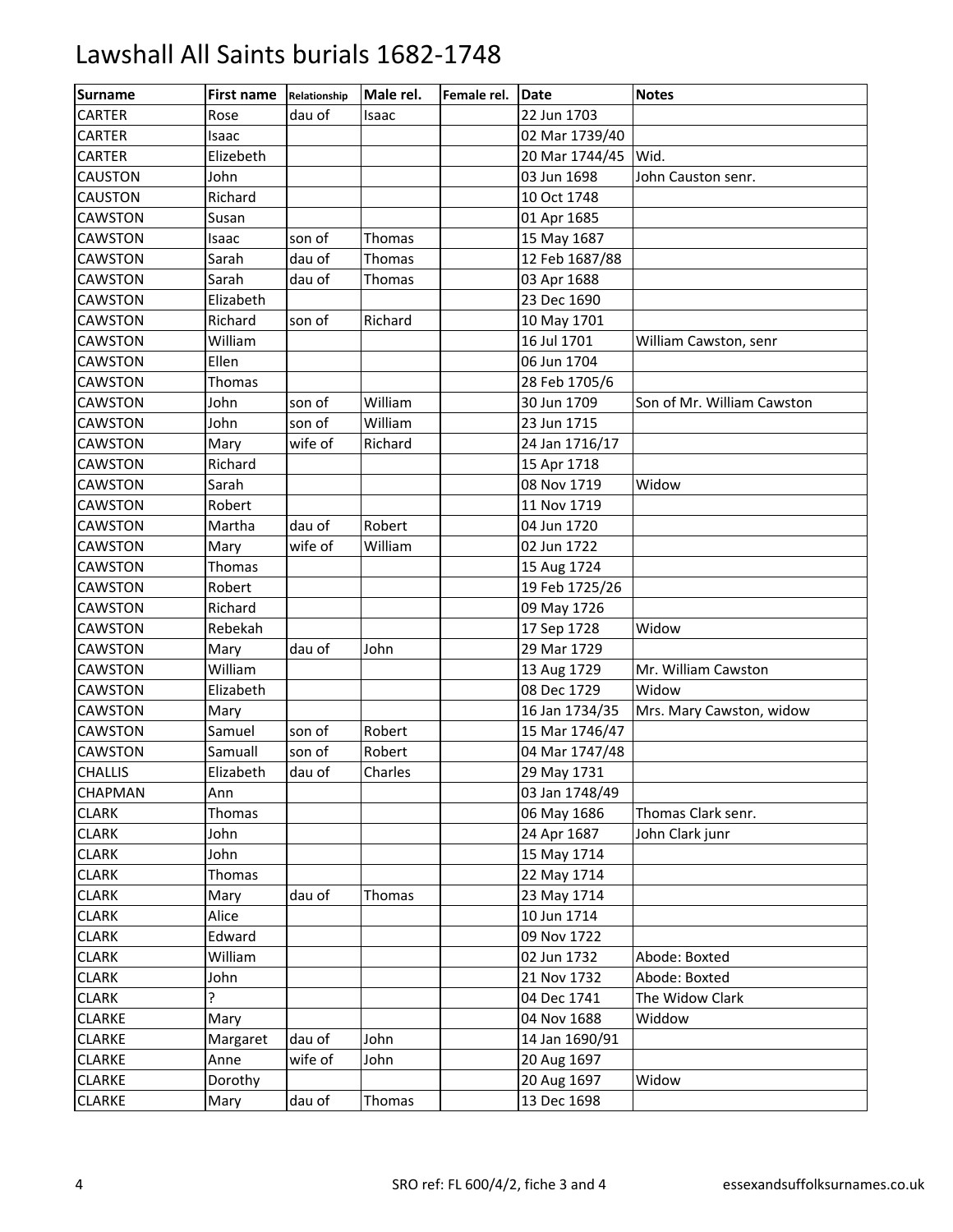| <b>Surname</b> | <b>First name</b> | Relationship | Male rel. | Female rel. | <b>Date</b>    | <b>Notes</b>                    |
|----------------|-------------------|--------------|-----------|-------------|----------------|---------------------------------|
| <b>CLARKE</b>  | John              |              |           |             | 14 Apr 1701    | John Clarke, senr               |
| <b>CLARKE</b>  | Mary              | dau of       | William   |             | 06 Jul 1735    |                                 |
| <b>CLARKE</b>  | Elisabeth         | dau of       |           | Elisabeth   | 21 Aug 1735    |                                 |
| <b>CLARKE</b>  | James             | son of       | William   |             | 02 Mar 1740/41 |                                 |
| COCK           | John              |              |           |             | 10 Jan 1694/95 |                                 |
| COCK           | Mary              |              |           |             | 04 Nov 1721    | Widow                           |
| COE            | Mary              | dau of       | Oliver    |             | 23 Dec 1687    |                                 |
| COE            | Thomas            | son of       | Thomas    |             | 09 Jan 1689/90 |                                 |
| COE            | Thomas            | son of       | Thomas    |             | 19 Feb 1690/91 |                                 |
| COE            | Ellen             | wife of      | Oliver    |             | 25 Dec 1691    |                                 |
| COE            | Mary              | dau of       | Thomas    |             | 30 Jun 1696    |                                 |
| COE            | Sarah             | wife of      | Thomas    |             | 03 Jan 1728/29 |                                 |
| COE            | Thomas            |              |           |             | 04 Jun 1730    |                                 |
| COE            | Martha            |              |           |             | 27 Jan 1733/34 |                                 |
| COE            | Joseph            | son of       | Charles   |             | 26 May 1741    |                                 |
| COE            | Elizebeth         | dau of       | Charles   |             | 20 Dec 1745    |                                 |
| <b>COLE</b>    | Mary              | wife of      | John      |             | 04 Jul 1682    |                                 |
| COLLINS        | John              |              |           |             | 09 Aug 1687    |                                 |
| COOE           | John              | son of       | Charles   | Elisabeth   | 29 May 1738    |                                 |
| <b>COOPER</b>  | Roger             |              |           |             | 09 Feb 1723/24 |                                 |
| <b>COOPER</b>  | Thomas            |              |           |             | 26 Dec 1729    |                                 |
| <b>COPSEY</b>  | Elizabeth         | wife of      | Richard   |             | 25 Sep 1685    |                                 |
| <b>COPSEY</b>  | Charles           |              |           |             | 06 May 1687    |                                 |
| <b>COPSEY</b>  | Simon             | son of       | William   |             | 07 Jan 1689/90 |                                 |
| <b>COPSEY</b>  | Anne              |              |           |             | 29 Jun 1690    | Widow                           |
|                |                   |              |           |             |                | Burial for Mary wife of William |
|                |                   |              |           |             |                | Copsey on 7th July and 1st      |
| <b>COPSEY</b>  | Mary              | wife of      | William   |             | 07 Jul 1715    | November 1715                   |
| <b>COPSEY</b>  | William           |              |           |             | 23 Jul 1715    |                                 |
|                |                   |              |           |             |                | Burial for Mary wife of William |
|                |                   |              |           |             |                | Copsey on 7th July and 1st      |
| <b>COPSEY</b>  | Mary              | wife of      | William   |             | 01 Nov 1715    | November 1715                   |
| <b>COPSEY</b>  | William           |              |           |             | 30 May 1717    |                                 |
| <b>COPSEY</b>  | Sarah             | wife of      | Richard   |             | 08 Mar 1718/19 |                                 |
| <b>COPSEY</b>  | Sarah             | dau of       | Richard   |             | 13 Mar 1718/19 |                                 |
| <b>COPSEY</b>  | Thomas            | son of       | Thomas    |             | 30 Mar 1719    |                                 |
| <b>COPSEY</b>  | Richard           |              |           |             | 22 Jul 1722    |                                 |
| <b>COPSEY</b>  | Mary              | dau of       | Richd.    |             | 03 Nov 1744    |                                 |
| <b>COPSEY</b>  | Eliz.             | dau of       | Richd.    |             | 30 Nov 1744    |                                 |
| <b>COPSEY</b>  | Thos.             |              |           |             | 24 Jan 1744/45 |                                 |
| <b>COPSY</b>   | Elizabeth         | dau of       | Richard   |             | 04 Dec 1748    |                                 |
| CORNELL        | Mary              | dau of       | Henry     | Elizabeth   | 08 Aug 1694    |                                 |
| CRANE          | William           |              |           |             | 30 Aug 1700    | Abode: Thurston                 |
| CRASK          | Mary              | wife of      | Thomas    |             | 01 Apr 1704    | Abode: Wasfield                 |
| <b>CREEK</b>   | Ellen             | dau of       | John      |             | 12 Jul 1685    |                                 |
| <b>CRICK</b>   | Thomas            |              |           |             | 02 Jul 1690    |                                 |
| <b>CRICK</b>   | Anne              |              |           |             | 22 Feb 1692/93 |                                 |
| <b>CRICK</b>   | <b>Barbara</b>    | dau of       | Edward    |             | 18 May 1711    |                                 |
| <b>CRICK</b>   | Mary              | dau of       | Edward    |             | 02 Sep 1711    |                                 |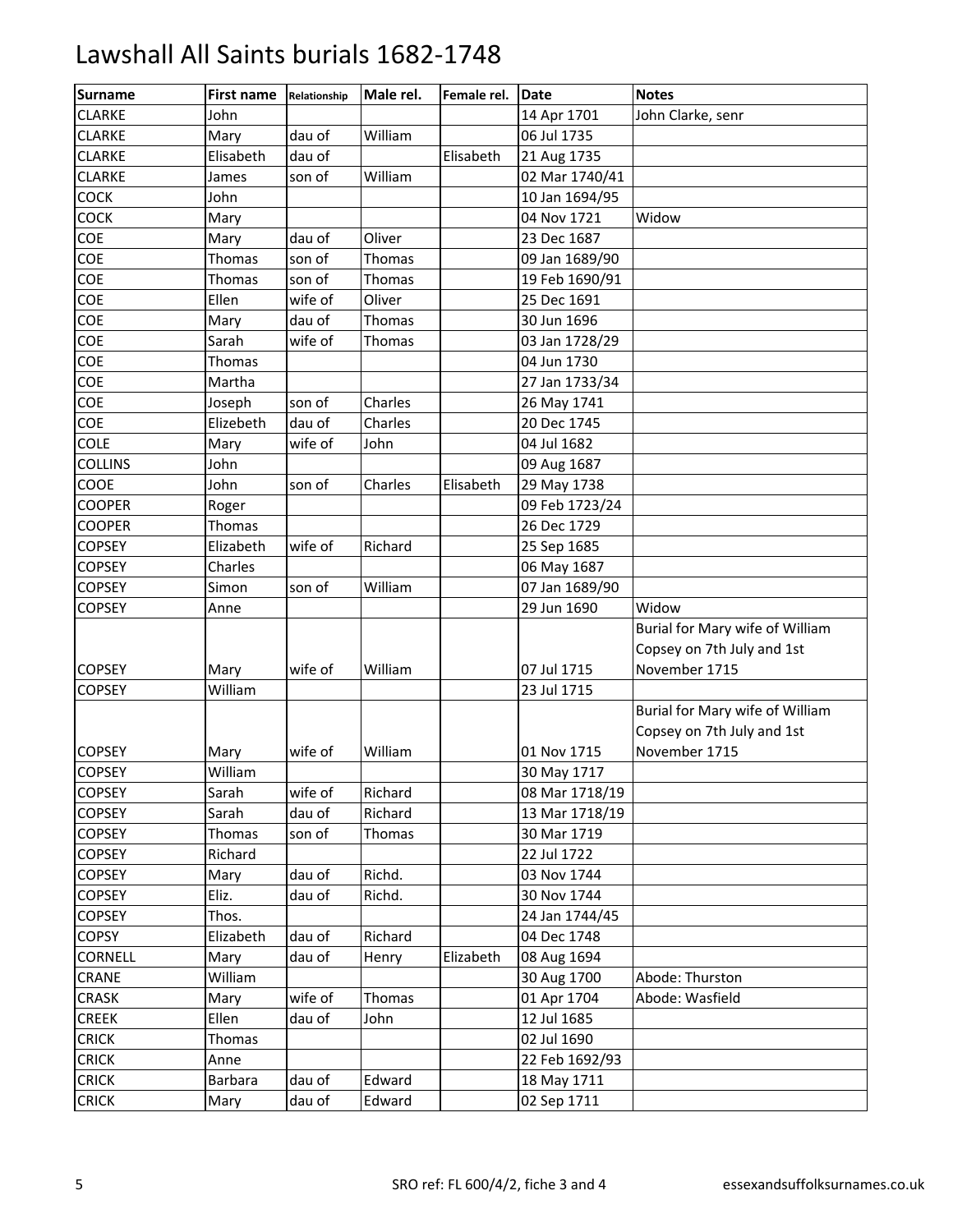| <b>Surname</b>    | <b>First name</b> | Relationship | Male rel. | Female rel. | <b>IDate</b>   | <b>Notes</b>                                                             |
|-------------------|-------------------|--------------|-----------|-------------|----------------|--------------------------------------------------------------------------|
| <b>CRICK</b>      | Ellin             |              |           |             | 28 Nov 1712    | Widow                                                                    |
| <b>CRICK</b>      | William           | son of       | Edward    |             | 17 Jun 1721    |                                                                          |
| <b>CRICK</b>      | John              |              |           |             | 10 Jan 1724/25 |                                                                          |
| <b>CRICK</b>      | Thomas            |              |           |             | 11 Jul 1727    | Abode: Hartest                                                           |
| <b>CRICK</b>      | Elizabeth         |              |           |             | 01 Sep 1728    | Widow. Abode: Hartest                                                    |
| <b>CRICK</b>      | Jeffery           |              |           |             | 01 Feb 1729/30 | Abode: Wickhambrook                                                      |
| <b>CRICK</b>      | Mary              | dau of       | Jeffery   |             | 06 Feb 1729/30 |                                                                          |
|                   |                   |              |           |             |                | Widow, drownd, aged about 79                                             |
| <b>CRICK</b>      | Mary              |              |           |             | 28 Jan 1730/31 | years                                                                    |
| <b>CRICK</b>      | Mary              | dau of       | John      |             | 09 May 1731    |                                                                          |
| <b>CRICK</b>      | Thos.             |              |           |             | 29 Apr 1735    |                                                                          |
| <b>CRICK</b>      | Edward            |              |           |             | 13 May 1735    |                                                                          |
| <b>CRICK</b>      | John              | son of       | John      |             | 18 Jul 1735    |                                                                          |
| <b>CRICK</b>      | John              | son of       | John      |             | 03 May 1741    |                                                                          |
| <b>CRICK</b>      | Elizebeth         | dau of       | John      |             | 13 Jul 1742    |                                                                          |
| <b>CRICK</b>      | John              | son of       | John      |             | 20 Mar 1744/45 |                                                                          |
| <b>CRICK</b>      | Thomas            | son of       | John      |             | 05 Apr 1748    |                                                                          |
| CUNNINGHAM        | Frances           |              |           |             | 11 Jan 1701/2  | Widow                                                                    |
| <b>CUTCHEY</b>    | Mary              | dau of       | Isaac     |             | 19 Sep 1742    |                                                                          |
| <b>CUTMER</b>     | John              |              |           |             | 11 Dec 1700    |                                                                          |
| <b>DAVIS</b>      | Martha            | wife of      | Robt.     |             | 21 Sep 1742    |                                                                          |
| <b>DEATH</b>      | Eleanor           | wife of      | Ambrose   |             | 09 Sep 1689    |                                                                          |
| <b>DEATH</b>      | Ambrose           |              |           |             | 20 Jun 1739    |                                                                          |
| <b>DEATH</b>      | Mary              |              |           |             | 25 Apr 1740    |                                                                          |
| <b>DECKERSON</b>  | Dorothy           |              |           |             | 26 Jul 1719    | Widow                                                                    |
| <b>DICKERSON</b>  | Hannah            |              |           |             | 21 Feb 1706/7  |                                                                          |
| <b>DUCE</b>       | Daniell           | son of       | Daniell   |             | 06 Dec 1713    | Infant                                                                   |
|                   |                   |              |           |             |                | Doesn't give relationship, just says                                     |
|                   |                   |              |           |             |                | "Nathanael of Daniel Duce".                                              |
| <b>DUCE</b>       | Nathanael         |              | Daniel    |             | 29 Sep 1724    | Presumably son of?                                                       |
| <b>DUCE</b>       | William           | son of       | Daniell   |             | 03 Dec 1727    | Infant                                                                   |
| <b>DUCE</b>       | Elizabeth         | wife of      | Daniell   |             | 12 Jan 1727/28 |                                                                          |
| <b>DUCE</b>       | Daniel            | son of       | Daniel    |             | 04 Aug 1728    |                                                                          |
| <b>DUCE</b>       | Elizabeth         | wife of      | Daniel    |             | 20 Jun 1733    |                                                                          |
| <b>DUCE</b>       | Nathaniel         |              |           |             | 17 Mar 1747/48 |                                                                          |
| <b>DUDGEIN</b>    | Judith            | wife of      | James     |             | 03 Dec 1691    |                                                                          |
| <b>DUDGEON</b>    | James             |              |           |             | 03 Jul 1714    |                                                                          |
| <b>DUDGEON</b>    | Susan             |              |           |             | 21 Mar 1717/18 | Widow                                                                    |
| <b>ELEY</b>       | John              |              |           |             | 05 Aug 1685    |                                                                          |
| <b>ELEY</b>       | Susan             |              |           |             | 01 Mar 1689/90 | Widd. Abode: St. Edmundsbury                                             |
| <b>ELLEWRIGHT</b> | Lydia             | wife of      | John      |             | 01 Aug 1727    |                                                                          |
|                   |                   |              |           |             |                |                                                                          |
| <b>ELLEY</b>      | John              |              |           |             | 20 Jun 1732    | Entry reads "John Elley Wright". Is<br>Wright his surname or occupation? |
| <b>ELLIOTT</b>    | George            | son of       | John      |             | 23 Feb 1737/38 |                                                                          |
| <b>ELLITT</b>     | Thomas            | son of       | John      |             | 15 Aug 1709    |                                                                          |
| <b>ELLY</b>       | Mary              | wife of      | Samuel    |             | 26 Nov 1728    |                                                                          |
| <b>ELLY</b>       | Alice             | dau of       | Samuel    |             | 03 Dec 1728    |                                                                          |
|                   |                   |              |           |             |                |                                                                          |
| <b>ELLY</b>       | Samuel            |              |           |             | 05 Dec 1728    |                                                                          |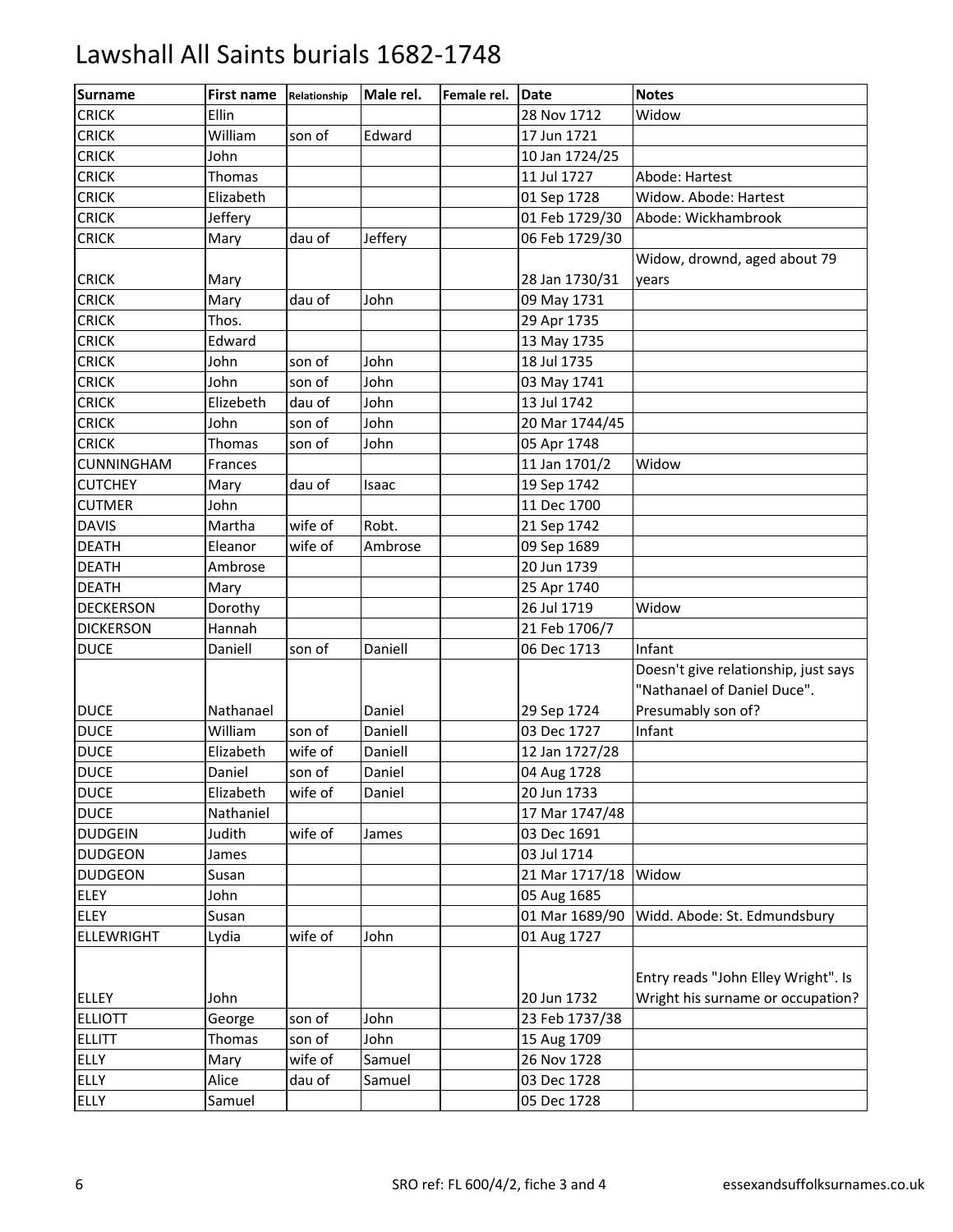| <b>Surname</b>   | <b>First name</b> | Relationship | Male rel. | Female rel. | Date           | <b>Notes</b>                          |
|------------------|-------------------|--------------|-----------|-------------|----------------|---------------------------------------|
| <b>ELLY</b>      | Mary              |              |           |             | 06 Feb 1729/30 |                                       |
| <b>ELLY</b>      | Samuel            |              |           |             | 27 Mar 1730    |                                       |
| <b>EVANS</b>     | Elizabeth         |              |           |             | 20 Sep 1695    |                                       |
| <b>EVANS</b>     | Mary              |              |           |             | 24 Mar 1706/7  |                                       |
| <b>EVANS</b>     | <b>Bridget</b>    |              |           |             | 07 May 1709    |                                       |
|                  |                   |              |           |             |                | Mary & John, twin son and             |
| <b>EVERED</b>    | Mary              | dau of       | Joseph    |             | 27 Aug 1710    | daughter of Joseph Euered             |
|                  |                   |              |           |             |                | Mary & John, twin son and             |
| <b>EVERED</b>    | John              | son of       | Joseph    |             | 27 Aug 1710    | daughter of Joseph Euered             |
| <b>EVERED</b>    | Isaac             | son of       | Joseph    |             | 11 Mar 1713/14 | Infant                                |
| <b>EVERED</b>    | Hannah            | wife of      | Joseph    |             | 28 Dec 1714    |                                       |
| <b>EVERED</b>    | Alice             | wife of      | Joseph    |             | 01 Jun 1726    | Abode: Alpheton                       |
| <b>EVERED</b>    | Joseph            |              |           |             | 31 Oct 1743    | Abode: Alpheton                       |
| <b>EVERETT</b>   | Susan             |              |           |             | 16 Jan 1682/83 | Single woman                          |
| <b>EVERETT</b>   | Joseph            | son of       | Joseph    |             | 18 Sep 1701    |                                       |
| <b>EWSON</b>     | Ann               | dau of       | Jeremiah  |             | 06 Jul 1742    |                                       |
| <b>FARNBY</b>    | Sarah             | dau of       | James     |             | 18 Apr 1746    |                                       |
| <b>FARRIN</b>    | Mary              | dau of       | Nathan    |             | 18 May 1732    |                                       |
| <b>FARRIN</b>    | Mary              | dau of       | Nathan    |             | 07 Jan 1734/35 |                                       |
| <b>FARRO</b>     | John              | son of       | Roger     |             | 07 Mar 1688/89 |                                       |
| <b>FARROE</b>    | Sarah             |              |           |             | 17 Jan 1698/99 | Widow                                 |
| <b>FARROW</b>    | Susan             | wife of      | Roger     |             | 14 Mar 1682/83 |                                       |
| <b>FINEGLASS</b> | John              |              |           |             | 18 Apr 1700    |                                       |
| <b>FINEGLASS</b> | Mary              |              |           |             | 26 Jan 1706/7  | Widow                                 |
| <b>FINTON</b>    | Thomas            |              |           |             | 11 Jun 1746    |                                       |
| <b>FINTTON</b>   | Elizabeth         | wife of      | Thomas    |             | 28 Aug 1732    |                                       |
| <b>FINTTON</b>   | Susan             | dau of       | Thomas    |             | 17 Aug 1733    |                                       |
| <b>FIRMAN</b>    | Sarah             | dau of       | Michael   |             | 21 Feb 1691/92 |                                       |
| <b>FIRMAN</b>    | John              | son of       | Michael   |             | 01 Sep 1698    |                                       |
| <b>FIRMAN</b>    | Robert            | son of       | Michael   |             | 29 Dec 1702    |                                       |
| <b>FIRMAN</b>    | Margarett         |              |           |             | 11 May 1703    | Widow                                 |
| <b>FIRMIN</b>    | Anne              | dau of       | Michael   |             | 24 Mar 1689/90 |                                       |
| <b>FIRMIN</b>    | Hannah            | dau of       | Michaell  |             | 13 Feb 1704/5  |                                       |
| <b>FIRMIN</b>    | <b>Bridget</b>    | wife of      | Michaell  |             | 03 Apr 1707    |                                       |
| <b>FIRMIN</b>    | Michaell          |              |           |             | 17 Apr 1709    |                                       |
| <b>FIRMIN</b>    | Sarah             |              |           |             | 22 Nov 1709    |                                       |
| <b>FIRMIN</b>    | Reuben            | son of       | Stephen   |             | 12 Jun 1732    |                                       |
| <b>FIRMIN</b>    | Elizabeth         | dau of       | Stephen   |             | * Jun 1732     | Day of month unclear                  |
| <b>FISHER</b>    | William           |              |           |             | 19 Jun 1713    |                                       |
| <b>FISON</b>     | William           |              |           |             | 04 Mar 1705/6  |                                       |
| <b>FISON</b>     | Ann               |              |           |             | 20 Aug 1707    | Widow                                 |
| <b>FITCH</b>     | Dorothy           | wife of      | John      |             | 18 Apr 1743    |                                       |
| <b>FITCH</b>     | John              |              |           |             | 11 Jul 1743    |                                       |
|                  |                   |              |           |             |                | Wife is spelt "wiffe" so is "Wiffe"   |
|                  |                   |              |           |             |                | really the husband's first name, or a |
| <b>FLITCHER</b>  | Frances           | wife of      | Wiffe?    |             | 13 Aug 1728    | slip?                                 |
| <b>FLITCHER</b>  | William           |              |           |             | 07 Mar 1729/30 |                                       |
| <b>FLOWER</b>    | Ruth              |              |           |             | 14 Jun 1690    | Widow                                 |
| <b>FLOWER</b>    | George            |              |           |             | 28 Jun 1692    | George Flower senr                    |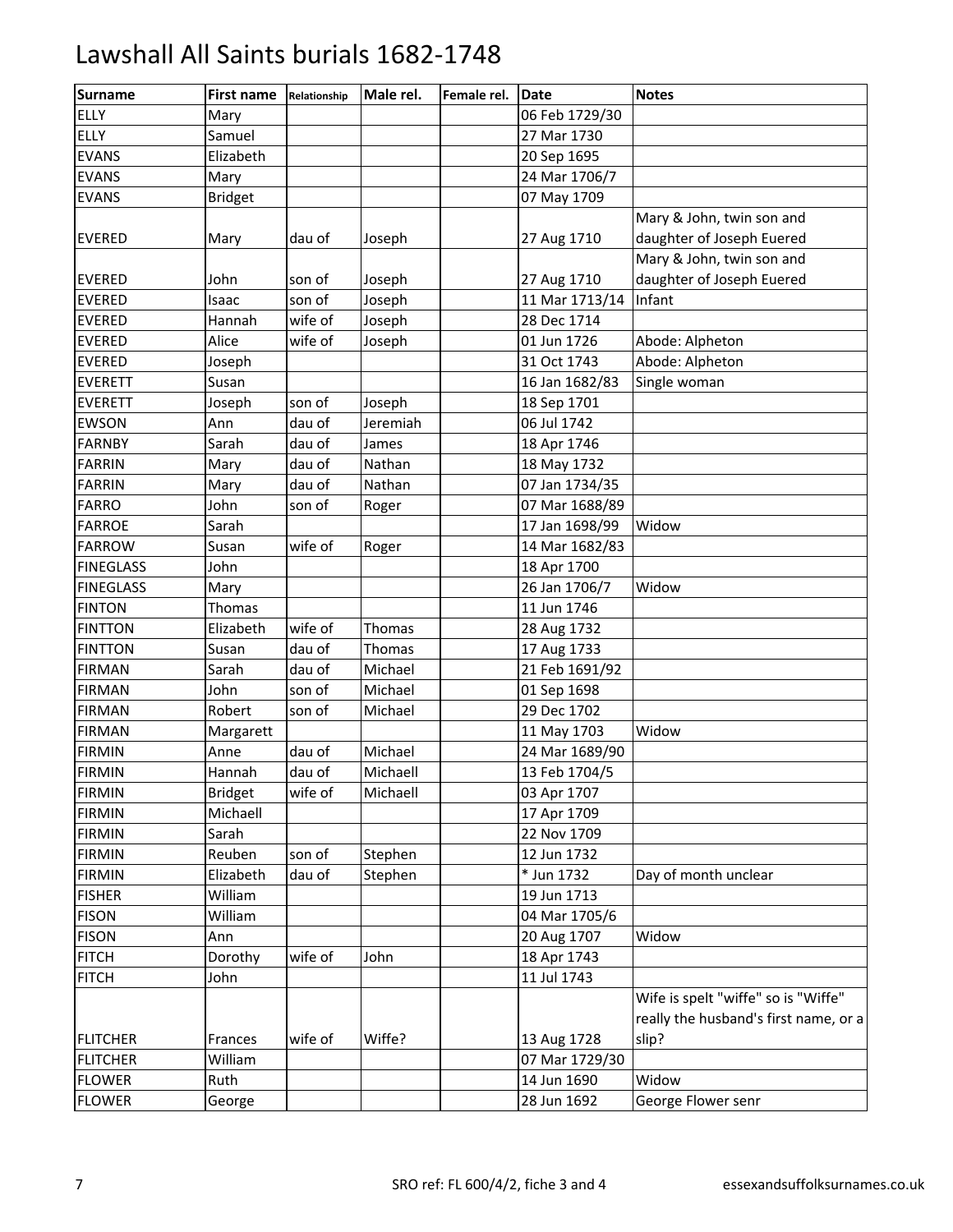| Surname         | First name | Relationship | Male rel. | Female rel. | Date           | <b>Notes</b>                        |
|-----------------|------------|--------------|-----------|-------------|----------------|-------------------------------------|
| <b>FLOWER</b>   | George     |              |           |             | 19 Apr 1705    |                                     |
| <b>FLOWER</b>   | Martha     | dau of       | Phillip   |             | 10 Nov 1748    |                                     |
| FORD            | William    | son of       | William   |             | 29 Nov 1683    |                                     |
| <b>FORD</b>     | William    |              |           |             | 17 Nov 1701    |                                     |
| <b>FORD</b>     | Mary       |              |           |             | 15 May 1721    | Widow                               |
| <b>FORD</b>     | Mary       |              |           |             | 22 Aug 1725    |                                     |
| <b>FORMON</b>   | Mikel      | son of       | Stuen     |             | 10 Nov 1736    |                                     |
| <b>FYLLER</b>   | Mary       | dau of       | John      |             | 16 Aug 1717    |                                     |
| <b>FYSON</b>    | William    |              |           |             | 19 May 1685    |                                     |
| <b>FYSON</b>    | Anne       | dau of       |           | Elizabeth   | 18 Jun 1686    | <b>Base daughter</b>                |
| <b>FYSON</b>    | Robert     |              |           |             | 28 Mar 1696    | Abode: Bradfield Combust            |
| <b>FYSON</b>    | Faith      |              |           |             | 27 Mar 1730    |                                     |
| <b>GARDNNER</b> | John       | son of       | John      |             | 19 Jun 1747    |                                     |
| <b>GARWOOD</b>  | Margaret   |              |           |             | 28 Jun 1696    | Widow                               |
| <b>GARWOOD</b>  | Elizabeth  | wife of      | Simon     |             | 23 Jul 1706    |                                     |
| <b>GARWOOD</b>  | Simon      |              |           |             | 21 Mar 1709/10 |                                     |
| <b>GARWOOD</b>  | John       | son of       | William   |             | 13 Apr 1734    |                                     |
| <b>GARWOOD</b>  | Mary       | dau of       | Willm.    |             | 28 Jan 1743/44 |                                     |
| <b>GIBBON</b>   | Grace      |              |           |             | 19 Jun 1690    | Widow                               |
| <b>GIBBON</b>   | Abigail    |              |           |             | 03 Jun 1694    |                                     |
| <b>GIBBON</b>   | Mary       |              |           |             | 20 Aug 1727    |                                     |
|                 |            |              |           |             |                | A note seems to say "at on house" - |
|                 |            |              |           |             |                | not sure what this means (at own    |
| <b>GODWARD</b>  | Elizabeth  | wife of      | Thomas    |             | 03 Oct 1714    | house?)                             |
| <b>GOODIN</b>   | Elizabeth  | wife of      | George    |             | 10 Apr 1700    |                                     |
| <b>GOODIN</b>   | Elizabeth  |              |           |             | 19 Feb 1711/12 | Abode: Bury St. Edmunds             |
| <b>GOODWELL</b> | Elizabeth  |              |           |             | 10 Mar 1714/15 | Widow                               |
| <b>GOODWIN</b>  | George     |              |           |             | 31 Jan 1714/15 |                                     |
| <b>GOODWIN</b>  | Elizabeth  |              |           |             | 05 Mar 1729/30 |                                     |
| <b>GORMOOR</b>  | Martha     | dau of       | Edmund    | Ann         | 22 Nov 1739    |                                     |
| <b>GOSHAUGH</b> | John       | son of       |           | Martha      | 11 Mar 1714/15 | Ye Basse son of                     |
| <b>GOSHAUGH</b> | Frances    |              |           |             | 14 Jul 1720    | Widow                               |
| <b>GOSHAWK</b>  | Susan      | wife of      | John      |             | 08 Dec 1682    |                                     |
| <b>GOSHAWK</b>  | Thomas     | son of       | John      |             | 02 Jan 1682/83 |                                     |
| <b>GOSHAWK</b>  | John       |              |           |             | 21 Feb 1697/98 |                                     |
| <b>GOYMER</b>   | Edmund     | son of       | Edmund    |             | 12 Apr 1696    |                                     |
| <b>GOYMER</b>   | John       | son of       | Edmund    |             | 19 Jun 1698    |                                     |
| <b>GOYMER</b>   | Edmund     | son of       | Edmund    |             | 13 May 1701    |                                     |
| GOYMERE         | Edmund     |              |           |             | 27 Feb 1708/9  |                                     |
| <b>GOYMORE</b>  | Sarah      |              |           |             | 24 Apr 1722    |                                     |
| <b>GOYMORE</b>  | Susan      |              |           |             | 28 Dec 1729    |                                     |
| <b>GOYMORE</b>  | John       | son of       | Edmund    | Ann         | 26 Nov 1739    |                                     |
| <b>GREEN</b>    | Elizabeth  | dau of       | John      |             | 24 Sep 1682    |                                     |
| <b>GREEN</b>    | Damaris    | wife of      | John      |             | 20 Nov 1682    |                                     |
| GREEN           | Thomas     | son of       | John      | Anne        | 26 Oct 1688    |                                     |
| <b>GREEN</b>    | Mary       | dau of       | John      |             | 17 Jan 1689/90 |                                     |
| GREEN           | Thomazin   |              |           |             | 05 Aug 1690    | Widow                               |
| <b>GREEN</b>    | Elizabeth  | dau of       | John      |             | 17 Feb 1690/91 |                                     |
| GREEN           | John       |              |           |             | 23 Aug 1691    | Ye elder                            |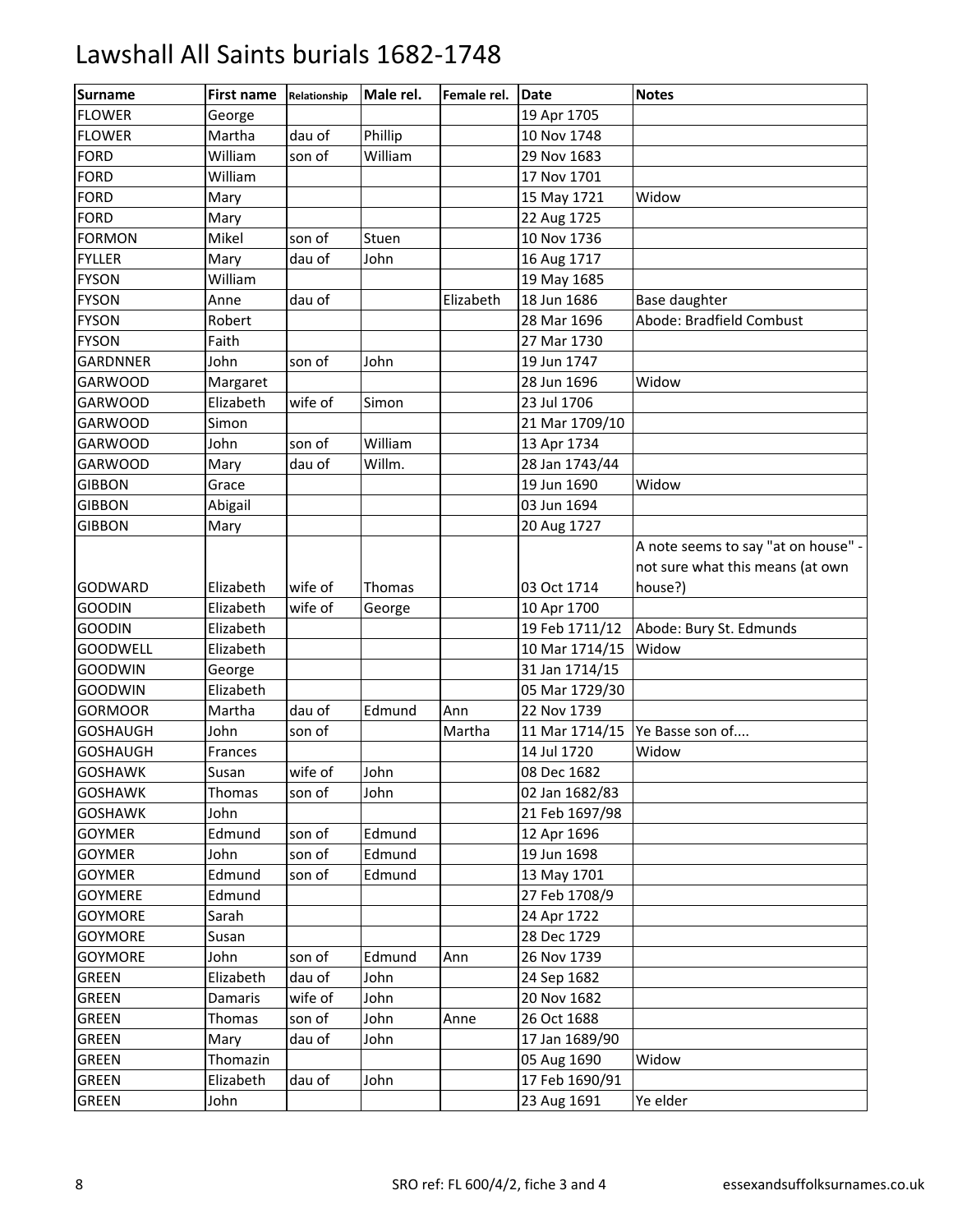| Surname        | <b>First name</b> | Relationship | Male rel. | Female rel. | <b>Date</b>    | <b>Notes</b>                       |
|----------------|-------------------|--------------|-----------|-------------|----------------|------------------------------------|
|                |                   |              |           |             |                | Martha Wollidge, base daughter of  |
| <b>GREEN</b>   | Martha            | dau of       |           | Mary        | 14 Jan 1693/94 | Mary Green, wid                    |
| <b>GREEN</b>   | Jeremiah          | son of       | John      |             | 18 Jan 1693/94 |                                    |
| <b>GREEN</b>   | Christian         | dau of       | John      |             | 04 Oct 1695    |                                    |
| <b>GREEN</b>   | Lidia             | dau of       | John      |             | 12 Oct 1695    |                                    |
| <b>GREEN</b>   | Francis           | son of       | John      |             | 17 Apr 1696    |                                    |
| <b>GREEN</b>   | Elizabeth         | wife of      | John      |             | 10 Nov 1697    |                                    |
| <b>GREEN</b>   | Lidia             | dau of       | John      |             | 27 Mar 1698    |                                    |
| <b>GREEN</b>   | Ann               | wife of      | John      |             | 24 Jan 1709/10 |                                    |
| <b>GREEN</b>   | John              |              |           |             | 21 Sep 1714    |                                    |
| <b>GREEN</b>   | Mary              |              |           |             | 27 Mar 1717    |                                    |
| <b>GREEN</b>   | Robert            |              |           |             | 21 Jul 1744    |                                    |
| <b>GREFFEN</b> | John              | son of       | John      |             | 19 Jan 1740/41 |                                    |
| <b>GRIFFIN</b> | John              | son of       | John      |             | 25 Feb 1744/45 |                                    |
| <b>GRIGGS</b>  | Willm.            | son of       | Willm.    |             | 23 Jun 1682    |                                    |
| <b>GRIGGS</b>  | Rose              | dau of       | William   |             | 09 Sep 1694    |                                    |
| <b>GRIGGS</b>  | Alice             | wife of      | William   |             | 15 Oct 1711    |                                    |
| <b>GRIGGS</b>  | William           |              |           |             | 16 May 1712    |                                    |
| <b>HAMLIN</b>  | Sarah             | wife of      | George    |             | 28 Mar 1698    |                                    |
| <b>HAMLIN</b>  | George            |              |           |             | 25 Dec 1708    |                                    |
| <b>HAMMOND</b> | John              |              |           |             | 09 Sep 1682    | John Hammond senr of Salters       |
| <b>HAMMOND</b> | Joseph            |              |           |             | 31 Oct 1683    | The elder                          |
| <b>HAMMOND</b> | John              | son of       | Abraham   |             | 10 Jul 1685    |                                    |
| <b>HAMMOND</b> | Sarah             |              |           |             | 25 Oct 1687    | Widow                              |
| <b>HAMMOND</b> | Martha            | dau of       | Robert    |             | 20 Apr 1690    |                                    |
|                |                   |              |           |             |                | Seems to say senr or jnr - hard to |
| <b>HAMMOND</b> | Philip            |              |           |             | 14 Nov 1690    | read.                              |
| <b>HAMMOND</b> | Abraham           |              |           |             | 28 Aug 1691    |                                    |
| <b>HAMMOND</b> | Elizabeth         |              |           |             | 08 Oct 1693    |                                    |
| <b>HAMMOND</b> | Mary              |              |           |             | 09 Dec 1695    | Widow                              |
| <b>HAMMOND</b> | Margery           |              |           |             | 20 Jul 1700    |                                    |
| <b>HAMMOND</b> | Elizabeth         |              |           |             | 04 Feb 1704/5  | Widow                              |
| <b>HAMMOND</b> | Mary              | dau of       | John      |             | 22 May 1705    |                                    |
| <b>HAMMOND</b> | Robert            |              |           |             | 16 Dec 1707    |                                    |
| <b>HAMMOND</b> | Elizabeth         | dau of       | John      |             | 14 Apr 1710    |                                    |
| <b>HAMMOND</b> | John              |              |           |             | 07 Sep 1711    |                                    |
| <b>HAMMOND</b> | Francis           |              |           |             | 07 Jun 1716    | Abode: Staningfield                |
| <b>HAMMOND</b> | Rodah             |              |           |             | 05 Jan 1718/19 | Widow                              |
| <b>HAMMOND</b> | Ann               |              |           |             | 02 Jul 1721    | Widow                              |
| <b>HAMMOND</b> | Martha            |              |           |             | 16 Jul 1722    |                                    |
| <b>HAMMOND</b> | Mary              |              |           |             | 20 Feb 1729/30 |                                    |
| <b>HAMMOND</b> | John              |              |           |             | 21 Mar 1731/32 | Of Salters                         |
| <b>HAMMOND</b> | Sarah             |              |           |             | 15 Aug 1746    | Wid.                               |
|                |                   |              |           |             |                |                                    |
| <b>HAMOND</b>  | Rose              | dau of       |           | Anne        | 21 Apr 1693    | Daughter of Anne Hamond, widow     |
| <b>HAROLD</b>  | Nicholas          | son of       | Nicholas  |             | 08 Jul 1683    |                                    |
| <b>HAROLD</b>  | Nicholas          | son of       | Nicholas  |             | 20 Dec 1689    |                                    |
| <b>HAROLD</b>  | Alice             | wife of      | Nicholas  |             | 14 Jan 1691/92 |                                    |
| <b>HAROLD</b>  | Elizabeth         | dau of       | Nicholas  |             | 14 Jan 1691/92 |                                    |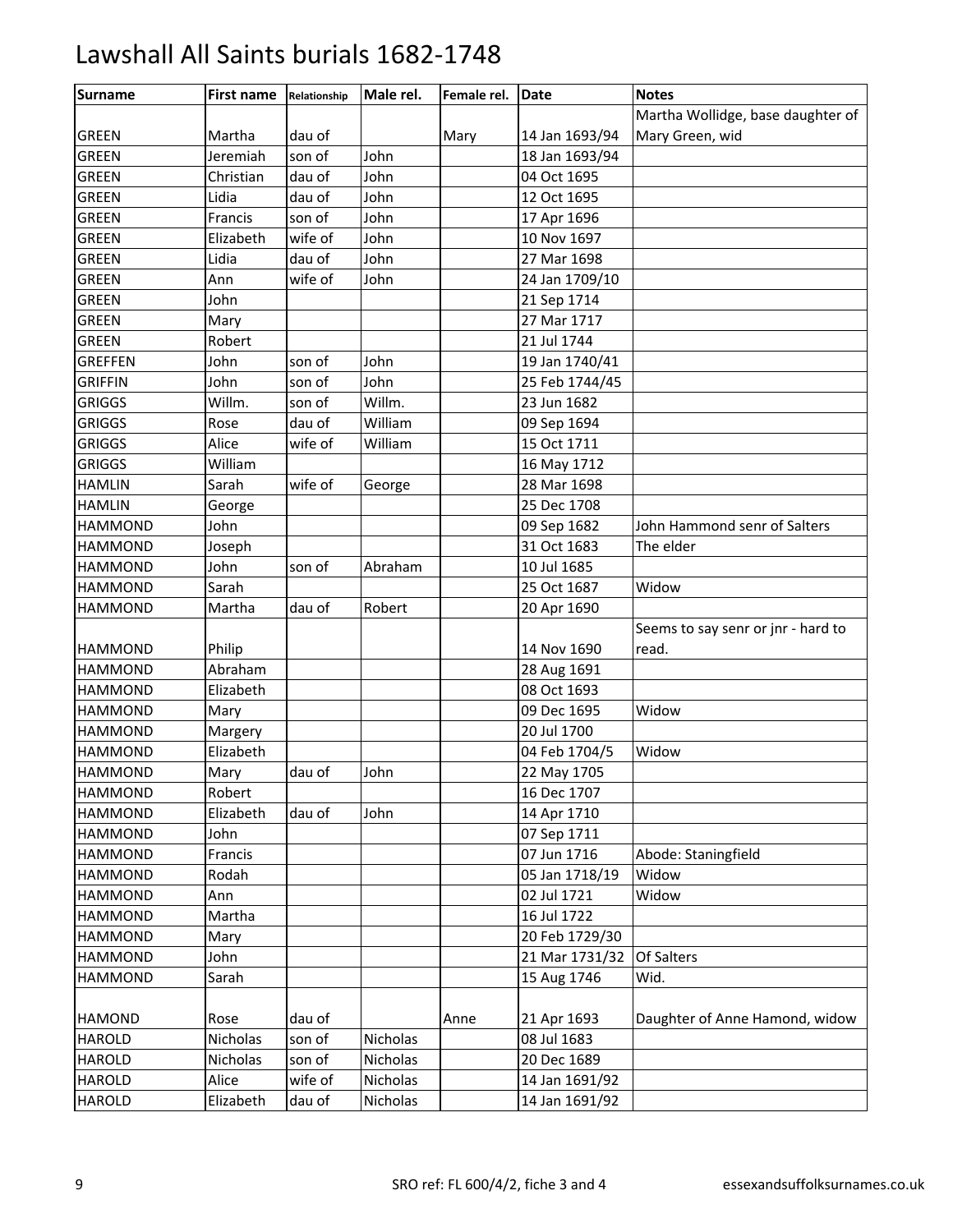| <b>Surname</b> | <b>First name</b> | Relationship | Male rel. | Female rel. | <b>Date</b>    | <b>Notes</b>                  |
|----------------|-------------------|--------------|-----------|-------------|----------------|-------------------------------|
| <b>HAROLD</b>  | Nicholas          | son of       | Nicholas  |             | 03 Jun 1696    |                               |
| <b>HAROLD</b>  | Mary              | dau of       | Lam.      |             | 20 Feb 1734/35 |                               |
| <b>HARREL</b>  | Samuel            |              |           |             | 23 Apr 1737    |                               |
|                |                   |              |           |             |                | Mary and Anne, twin daughters |
| <b>HARROLD</b> | Mary              | dau of       | Nich.     |             | 25 Oct 1693    | of                            |
|                |                   |              |           |             |                | Mary and Anne, twin daughters |
| <b>HARROLD</b> | Anne              | dau of       | Nich.     |             | 25 Oct 1693    | of                            |
| <b>HARROLD</b> | George            | son of       | John      |             | 17 Oct 1695    | Son of John Harrold junr      |
| <b>HARROLD</b> | Mary              | dau of       | Nicholas  |             | 19 Sep 1697    |                               |
| <b>HARROLD</b> | John              |              |           |             | 20 Mar 1701/2  | John Harrold, junr            |
| <b>HARROLD</b> | Sarah             |              |           |             | 17 Apr 1702    | Widow                         |
| <b>HARROLD</b> | Samuel            | son of       | John      |             | 26 Apr 1702    | Son of John Harrold, junr     |
| <b>HARROLD</b> | Mary              | dau of       | Nicholas  |             | 02 Apr 1703    |                               |
| <b>HARROLD</b> | Ann               | dau of       | Nicholas  |             | 12 Apr 1704    |                               |
| <b>HARROLD</b> | John              |              |           |             | 16 Jun 1706    |                               |
| <b>HARROLD</b> | Nicholass         |              |           |             | 14 Feb 1706/7  |                               |
| <b>HARROLD</b> | John              | son of       | Samuell   |             | 31 Jan 1709/10 |                               |
| <b>HARROLD</b> | Grace             |              |           |             | 19 Apr 1714    | Widow                         |
| <b>HARROLD</b> | Mary              |              |           |             | 27 Dec 1721    | Widow                         |
| <b>HARROLD</b> | Elizabeth         | wife of      | Samuel    |             | 21 Mar 1722/23 |                               |
| <b>HARROLD</b> | Ann               | dau of       | Samuel    |             | * Sep 1728     | Day of month unclear          |
| <b>HARROLD</b> | Mary              | wife of      | William   |             | 06 Mar 1728/29 |                               |
| <b>HARROLD</b> | William           |              |           |             | 17 May 1731    |                               |
| <b>HARVEY</b>  | Francis           |              |           |             | 26 Feb 1731/32 | Mr. Francis Harvey, Rect.     |
| <b>HAWOOD</b>  | Tho.              |              |           |             | 17 May 1690    |                               |
| <b>HAYWARD</b> | George            |              |           |             | 05 Apr 1684    | The elder                     |
| <b>HAYWARD</b> | Thomas            | son of       | Thomas    |             | 04 Jan 1684/85 |                               |
| <b>HAYWARD</b> | <b>Barbara</b>    | dau of       | Andrew    |             | 03 Oct 1686    |                               |
| <b>HAYWARD</b> | Mary              | dau of       | Samuel    |             | 26 Oct 1688    |                               |
| <b>HAYWARD</b> | Mary              |              |           |             | 12 Apr 1692    | Widow                         |
| <b>HAYWARD</b> | Mary              | dau of       | Robert    |             | 12 Sep 1692    |                               |
| <b>HAYWARD</b> | William           | son of       | Henry     |             | 04 Nov 1696    |                               |
| <b>HAYWARD</b> | Martha            | dau of       | Robert    |             | 30 Mar 1697    |                               |
| <b>HAYWARD</b> | Henry             |              |           |             | 18 Oct 1702    |                               |
| HAYWARD        | Thomas            | son of       | John      | Katherine   | 07 Feb 1702/3  |                               |
| <b>HAYWARD</b> | Thomas            |              |           |             | 22 Aug 1703    |                               |
| <b>HAYWARD</b> | Barbara           | wife of      | Andrew    |             | 13 Mar 1705/6  |                               |
| HAYWARD        | George            | son of       | John      |             | 10 Jun 1709    |                               |
| <b>HAYWARD</b> | Ann               | wife of      | John      |             | 14 Oct 1709    |                               |
| HAYWARD        | Elizabeth         |              |           |             | 17 Jan 1709/10 |                               |
| <b>HAYWARD</b> | George            | son of       | John      |             | 14 Oct 1710    |                               |
| HAYWARD        | Mary              | dau of       | Samuell   |             | 14 Oct 1710    |                               |
| HAYWARD        | John              |              |           |             | 27 Jul 1711    |                               |
| HAYWARD        | Jane              | dau of       | John      |             | 07 Feb 1713/14 | Infant                        |
| HAYWARD        | Thomas            | son of       | Thomas    |             | 06 Sep 1715    |                               |
| <b>HAYWARD</b> | Samuel            |              |           |             | 18 Nov 1715    |                               |
| <b>HAYWARD</b> | Sarah             |              |           |             | 13 Jul 1716    | Widow                         |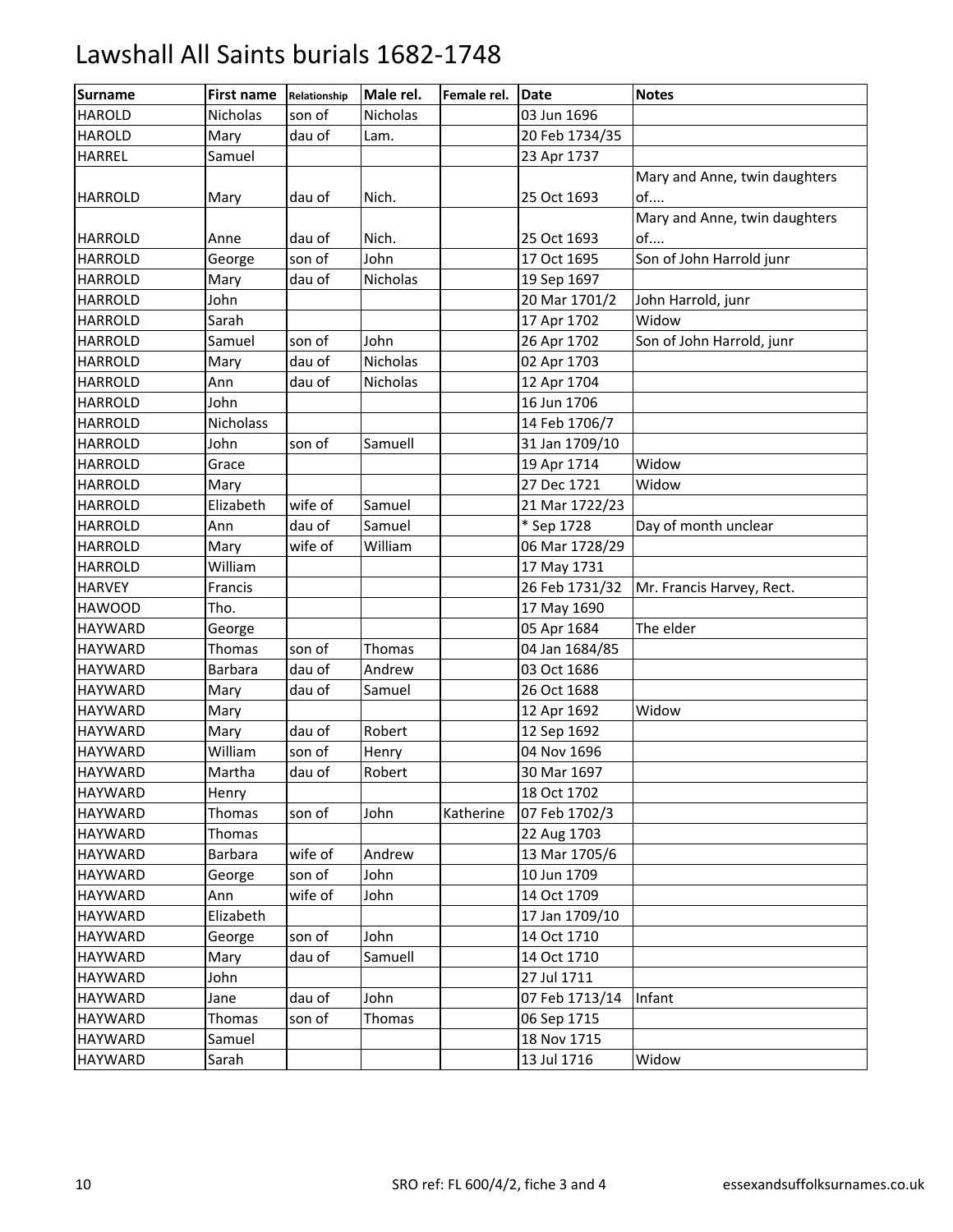| <b>Surname</b> | <b>First name</b> | Relationship | Male rel. | Female rel. | <b>Date</b>    | <b>Notes</b>                          |
|----------------|-------------------|--------------|-----------|-------------|----------------|---------------------------------------|
|                |                   |              |           |             |                |                                       |
|                |                   |              |           |             |                | Follows April 1718 burials - register |
| <b>HAYWARD</b> | Mary              | dau of       | Mathew    |             | 04 Mar 1717/18 | slightly out of sequence              |
|                |                   |              |           |             |                | Date hard to read - might even be     |
| <b>HAYWARD</b> | Sophia            | dau of       | John      |             | * May 1718     | March rather than May                 |
| <b>HAYWARD</b> | Nathanael         | son of       | Thomas    |             | 13 Mar 1718/19 |                                       |
| <b>HAYWARD</b> | Andrew            |              |           |             | 19 Aug 1719    |                                       |
| <b>HAYWARD</b> | Robert            |              |           |             | 21 Sep 1719    | Abode: Hastead                        |
| <b>HAYWARD</b> | George            | son of       | Marthew   |             | 14 Apr 1720    |                                       |
| <b>HAYWARD</b> | Elizabeth         | dau of       | John      |             | 06 Jun 1720    |                                       |
| <b>HAYWARD</b> | Robert            | son of       | Thomas    |             | 05 Mar 1720/21 |                                       |
| <b>HAYWARD</b> | Hannah            |              |           |             | 07 May 1722    | Widow                                 |
| <b>HAYWARD</b> | Elizabeth         | wife of      | George    |             | 10 Mar 1722/23 |                                       |
| <b>HAYWARD</b> | Matthew           |              |           |             | 26 Jul 1723    |                                       |
| <b>HAYWARD</b> | William           | son of       | Robert    |             | 21 Nov 1723    |                                       |
| <b>HAYWARD</b> | Mary              | dau of       | Matthew   |             | 13 Oct 1724    |                                       |
| <b>HAYWARD</b> | Mary              | wife of      | Matthew   |             | 29 Apr 1725    |                                       |
| <b>HAYWARD</b> | George            |              |           |             | 06 Jul 1725    |                                       |
| <b>HAYWARD</b> | Cepha             | dau of       | John      |             | 07 Sep 1725    |                                       |
| <b>HAYWARD</b> | Sarah             | wife of      | Robert    |             | 16 Aug 1727    | Abode: Staningfield                   |
| <b>HAYWARD</b> | Cathrine          | wife of      | John      |             | 15 Jan 1727/28 |                                       |
| <b>HAYWARD</b> | Mary              | wife of      | George    |             | 02 Sep 1728    |                                       |
| <b>HAYWARD</b> | Robert            |              |           |             | 20 Oct 1728    |                                       |
| <b>HAYWARD</b> | Mary              |              |           |             | 04 Nov 1728    | Widow                                 |
| <b>HAYWARD</b> | Mary              | dau of       | John      |             | 03 Dec 1728    |                                       |
| <b>HAYWARD</b> | Robert            |              |           |             | 03 Jun 1729    | Abode: Staningfield                   |
| <b>HAYWARD</b> | Alice             |              |           |             | 22 Aug 1729    | Widow                                 |
| <b>HAYWARD</b> | Cathrine          | wife of      | John      |             | $*$ Dec 1729   | Day of month unclear                  |
| <b>HAYWARD</b> | Thomas            | son of       | John      |             | 14 Jan 1729/30 |                                       |
| <b>HAYWARD</b> | Hannah            |              |           |             | 16 Feb 1729/30 |                                       |
| <b>HAYWARD</b> | Mary              |              |           |             | 07 Mar 1729/30 |                                       |
| <b>HAYWARD</b> | Robert            |              |           |             | 22 Mar 1729/30 |                                       |
| <b>HAYWARD</b> | Mary              | dau of       | John      |             | 02 Mar 1730/31 |                                       |
| <b>HAYWARD</b> | John              |              |           |             | 23 Mar 1730/31 |                                       |
| <b>HAYWARD</b> | Mary              | wife of      | Samuel    |             | * Feb 1732/3   | Day of month unclear                  |
| <b>HAYWARD</b> | Robert            |              |           |             | 06 Jan 1735/36 |                                       |
| <b>HAYWARD</b> | Elesbeth          | dau of       | George    |             | 07 Jul 1737    |                                       |
| <b>HAYWARD</b> | George            | son of       | John      |             | 08 Jan 1739/40 |                                       |
| <b>HAYWARD</b> | Hellen            |              |           |             | 29 Feb 1739/40 |                                       |
| <b>HAYWARD</b> | Samuell           |              |           |             | 05 Jun 1740    |                                       |
| <b>HAYWARD</b> | John              |              |           |             | 15 Dec 1740    |                                       |
| <b>HAYWARD</b> | Elizabeth         |              |           |             | 21 Aug 1741    | Widow                                 |
| <b>HAYWARD</b> | John              | son of       | Samll.    |             | 25 Apr 1742    |                                       |
| <b>HAYWARD</b> | Frances           | wife of      | Matw.     |             | 29 Jan 1742/43 |                                       |
| <b>HAYWARD</b> | Rose              | wife of      | Jere.     |             | 13 Sep 1744    |                                       |
| <b>HAYWARD</b> | Mary              |              |           |             | 20 May 1745    | Wid.                                  |
| <b>HAYWARD</b> | Elizebeth         | wife of      | John      |             | 12 Jul 1746    |                                       |
| <b>HAYWARD</b> | John              |              |           |             | 15 Nov 1747    |                                       |
| <b>HAYWARD</b> | Andrew            | son of       | Andrew    |             | 07 Aug 1748    |                                       |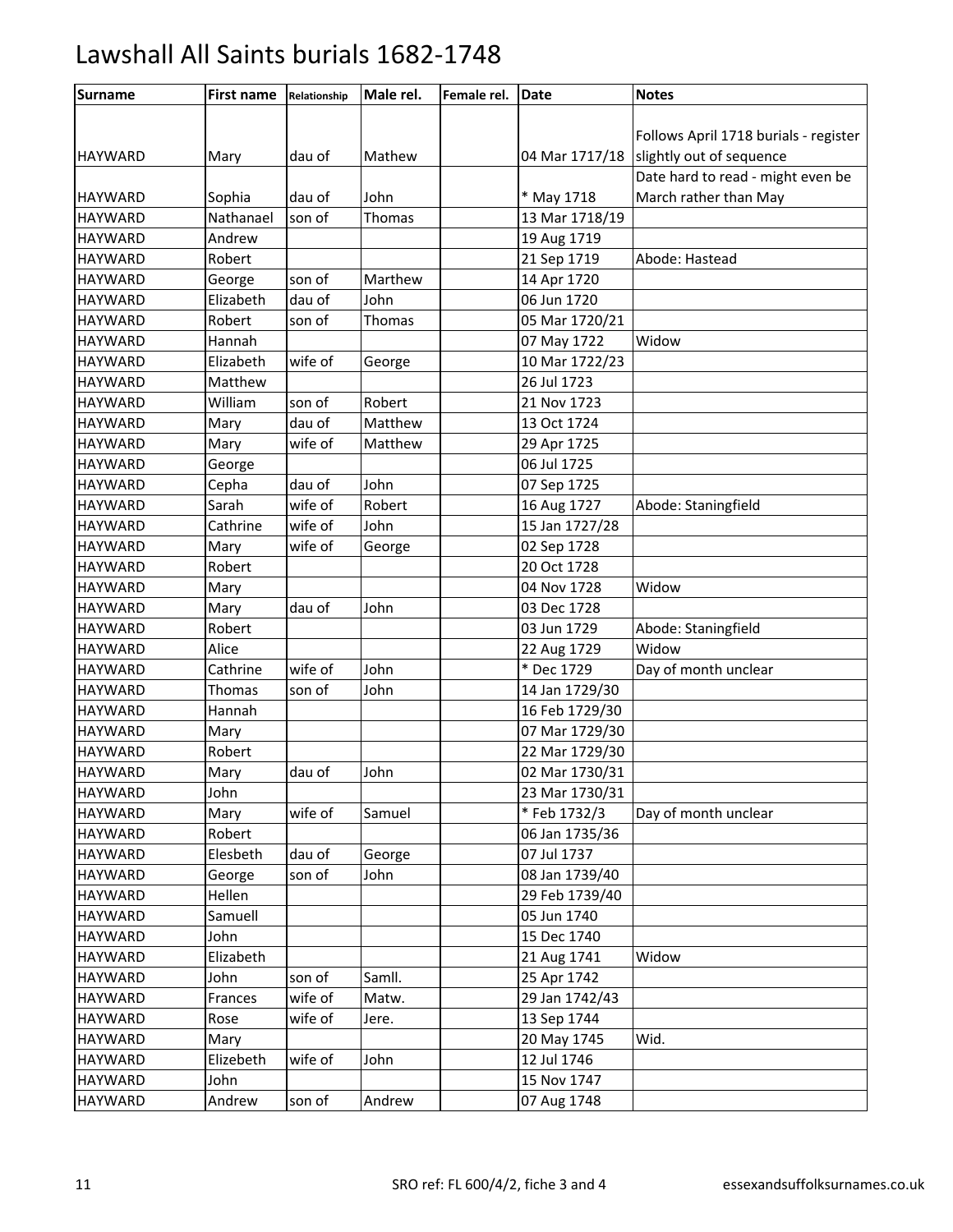| Surname         | First name      | Relationship | Male rel. | Female rel. | <b>Date</b>    | <b>Notes</b>                  |
|-----------------|-----------------|--------------|-----------|-------------|----------------|-------------------------------|
| <b>HEBEL</b>    | Ann             | wife of      | George    |             | 20 Jun 1716    |                               |
| <b>HEBEL</b>    | George          |              |           |             | 12 Aug 1728    |                               |
| <b>HEBEL</b>    | Mary            |              |           |             | * Sep 1734     | Day of month unclear          |
| <b>HEMPSTED</b> | Sarah           |              |           |             | * Sep 1728     | Widow. Day of month unclear.  |
| <b>HIBBLE</b>   | Deborah         |              |           |             | 12 Jun 1698    | Widow                         |
| <b>HILLS</b>    | John            | son of       | Thomas    |             | * Feb 1736/7   | Day of month unclear          |
| <b>HOLLARD</b>  | Mary            |              |           |             | 14 Feb 1730/31 |                               |
| <b>HOW</b>      | John            |              |           |             | 26 Apr 1684    |                               |
| <b>HOW</b>      | Joseph          | son of       | John      |             | 08 Nov 1728    |                               |
| HOW             | Josep           | son of       | Jhn       |             | * May 1736     | Day of month unclear          |
| <b>JONAS</b>    | Abraham         |              |           |             | 08 May 1748    |                               |
| <b>KING</b>     | Elizabeth       | wife of      | Willm.    |             | 01 Oct 1682    |                               |
| <b>KING</b>     | William         |              |           |             | 04 Oct 1682    | Widdower                      |
| <b>KING</b>     | Thomas          |              |           |             | 29 Jul 1715    |                               |
| <b>KING</b>     | Richard         |              |           |             | 14 Apr 1717    |                               |
| <b>KING</b>     | Michaell        |              |           |             | 17 Dec 1727    |                               |
| LABONE          | George          |              |           |             | 04 Sep 1728    |                               |
| LAMB            | Mary            | wife of      | Beniamin  |             | 25 Dec 1705    |                               |
| LAMB            | Beniamin        |              |           |             | 21 May 1711    |                               |
| LAMBE           | Susan           | wife of      | Benjamin  |             | 03 Jun 1683    |                               |
| LAMBE           | Eleanor         | dau of       | Beniamin  |             | 03 Sep 1689    |                               |
| LAMBERD         | Nathan          | son of       | Nathan    |             | 28 Jan 1719/20 |                               |
| LAMBIRD         | John            | son of       | Nathan    |             | 25 Dec 1718    |                               |
|                 |                 |              |           |             |                | Elizabeth ye wife Leeks -     |
|                 |                 |              |           |             |                | presumably means the wife of. |
|                 |                 |              |           |             |                | Husband's first name not in   |
| <b>LEEKS</b>    | Elizabeth       | wife of      | ?         |             | 10 Nov 1723    | register.                     |
| <b>LEEKS</b>    | Richard         |              |           |             | 24 Nov 1729    |                               |
| <b>LEEKS</b>    | Ann             |              |           |             | 09 Jul 1731    |                               |
| LEEKS           | Edward          |              |           |             | 20 Sep 1735    |                               |
| <b>LEEKS</b>    | <b>Barbara</b>  |              |           |             | 30 Jul 1742    | Wid.                          |
| LOCK            | Margaret        | wife of      | John      |             | 20 Oct 1686    |                               |
| <b>LOCK</b>     | John            |              |           |             | 07 Oct 1692    |                               |
| LOTT            | Thomas          | son of       | Martin    |             | 26 Jan 1720/21 |                               |
| LOTT            | Dorothy         | dau of       | Daniel    |             | 30 Jun 1745    |                               |
| <b>MALTON</b>   | Martha          | dau of       | Robert    |             | * Jan 1727/8   | Day of month unclear          |
| <b>MARLTON</b>  | Elizabeth       | dau of       | Charles   |             | 20 Aug 1696    |                               |
| <b>MARLTON</b>  | Mary            | wife of      | Charles   |             | 22 Apr 1725    |                               |
| <b>MARLTON</b>  | Mary            | wife of      | Robert    |             | 28 Mar 1730    |                               |
| <b>MARLTON</b>  | Ann             | wife of      | Charles   |             | 17 Jun 1731    |                               |
| <b>MARLTON</b>  | Charles         | son of       | Charles   |             | 23 May 1744    |                               |
| MAY             | Robert          |              |           |             | 01 Feb 1692/93 |                               |
| <b>MAYHEW</b>   | John            |              |           |             | 27 Apr 1688    |                               |
| <b>MAYHEW</b>   | Robert          |              |           |             | 23 Oct 1698    |                               |
| <b>MAYHEW</b>   | Mary            |              |           |             | 16 Apr 1705    |                               |
| MEARIWEATHER    | John            |              |           |             | 26 Jan 1729/30 | Mr. John Meariweather         |
| MERRIEWEATHER   | <b>Bridgett</b> | wife of      | John      |             | 22 Sep 1700    |                               |
| MILLER          | Susan           |              |           |             | 07 Dec 1683    |                               |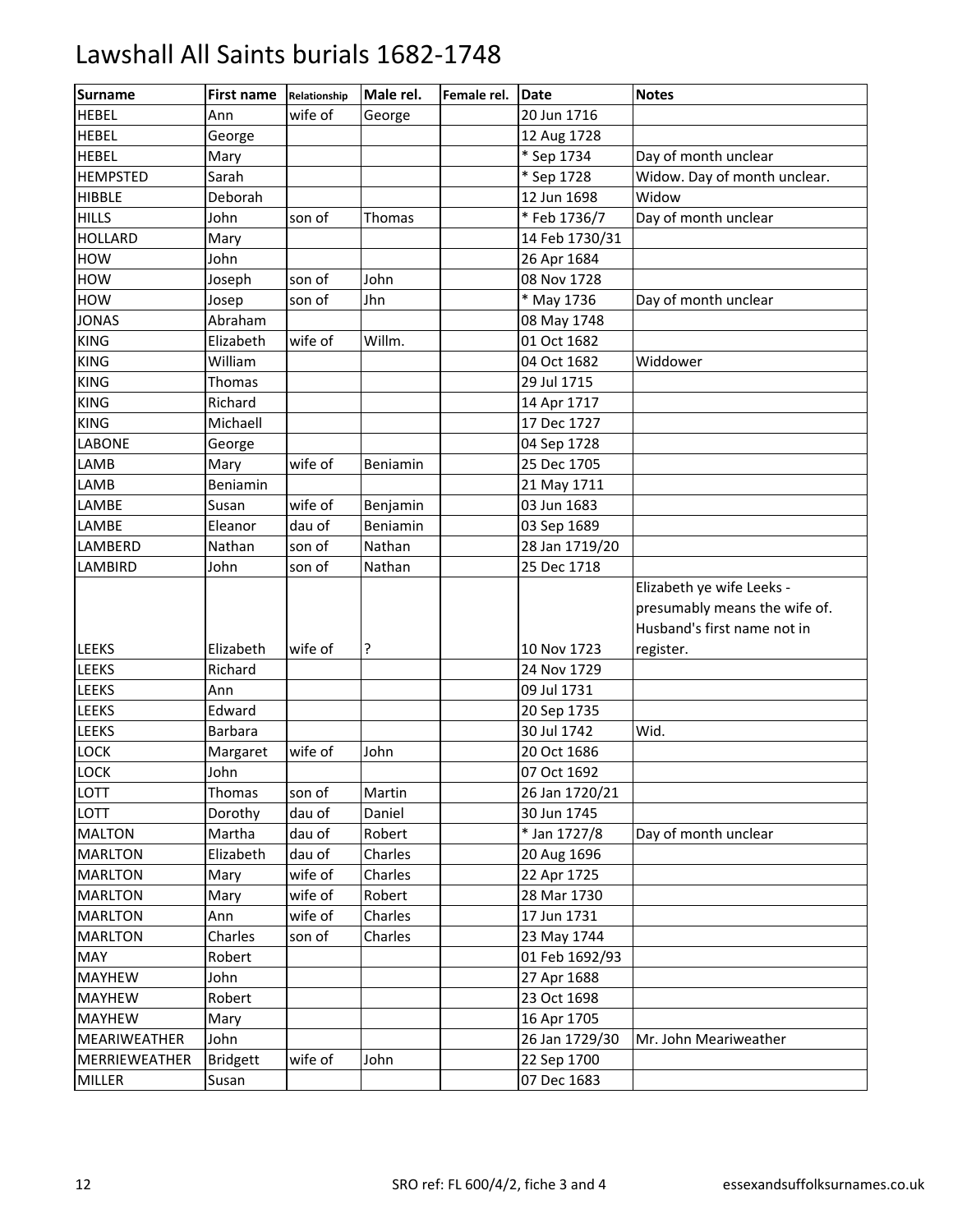| <b>Surname</b>  | <b>First name</b> | Relationship | Male rel. | Female rel. | <b>Date</b>    | <b>Notes</b>                       |
|-----------------|-------------------|--------------|-----------|-------------|----------------|------------------------------------|
|                 |                   |              |           |             |                |                                    |
|                 |                   |              |           |             |                | Entry reads Jane of Charles Molten |
|                 |                   |              |           |             |                | wider - does this mean Jane is     |
| <b>MOLTEN</b>   | Jane              |              | Charles   |             | 15 Jul 1736    | widow of Charles Molten?           |
| <b>MORE</b>     | Giles             |              |           |             | 10 May 1687    |                                    |
| <b>MOTE</b>     | Anne              | dau of       | John      |             | 25 Nov 1689    |                                    |
| <b>MOTT</b>     | Thomas            |              |           |             | 09 Mar 1683/84 |                                    |
| <b>MOTT</b>     | Mary              | wife of      | John      |             | 29 Jan 1691/92 | Wife of John Mott senr             |
| <b>MOTT</b>     | John              |              |           |             | 07 Feb 1691/92 | John Mott senr                     |
| <b>MOTT</b>     | John              | son of       | John      |             | 31 May 1693    |                                    |
| <b>MOTT</b>     | Mary              | dau of       | John      |             | 22 Dec 1695    |                                    |
| <b>MOTT</b>     | Thomas            | son of       | John      |             | 15 Jun 1719    |                                    |
| <b>MOTT</b>     | John              |              |           |             | 27 Feb 1727/28 |                                    |
| <b>MOTTE</b>    | Ann               | wife of      | John      |             | 08 Nov 1712    |                                    |
| <b>MOTTE</b>    | John              | son of       | John      |             | 10 Jun 1715    |                                    |
| <b>MOTTE</b>    | Robert            | son of       | John      |             | 16 Apr 1717    |                                    |
| <b>MOTTE</b>    | Eleanor           |              |           |             | 24 Jul 1741    | Widow                              |
| <b>MOUNT</b>    | John              | son of       | Samuel    | Mary        | 10 Jul 1694    |                                    |
| <b>MOUNT</b>    | Henry             | son of       | Samuel    |             | 20 May 1697    |                                    |
| <b>MOUNT</b>    | Samuel            |              |           |             | 22 Jul 1711    |                                    |
| <b>MOUNT</b>    | James             |              |           |             | 11 Jan 1720/21 |                                    |
| <b>MOUNT</b>    | Mary              |              |           |             | 01 Jan 1725/26 |                                    |
| <b>MOWER</b>    | Mary              | wife of      | Robert    |             | 03 Jul 1709    |                                    |
| <b>MOWER</b>    | Robert            |              |           |             | 24 Oct 1712    |                                    |
| <b>MURRELL</b>  | Dorothy           |              |           |             | 30 May 1695    |                                    |
| <b>MURRILL</b>  | Richard           | son of       | John      |             | 11 Jul 1696    |                                    |
| <b>MURRILL</b>  | John              |              |           |             | 05 Jun 1717    |                                    |
| <b>MURRILL</b>  | Sarah             |              |           |             | 04 Aug 1724    | Widow                              |
| <b>MURRILL</b>  | Judeth            | dau of       | Charles   |             | 20 Apr 1736    |                                    |
| <b>MURRILL</b>  | Charles           |              |           |             | 25 Jul 1739    |                                    |
| <b>MURRILL</b>  | Willm.            |              |           |             | 09 Apr 1742    |                                    |
| <b>MURRILLS</b> | Thomas            |              |           |             | 08 Dec 1736    |                                    |
| <b>MURTON</b>   | Mary              | wife of      | Henry     |             | 25 Nov 1701    |                                    |
| <b>MURTON</b>   | John              | son of       | Henry     |             | 01 Apr 1703    |                                    |
| <b>NORMAN</b>   | John              |              |           |             | 19 May 1696    |                                    |
| <b>NORMAN</b>   | Abraham           | son of       | Simon     |             | 05 Feb 1702/3  |                                    |
| <b>NORMAN</b>   | Mary              |              |           |             | 10 Dec 1703    | Widow                              |
| <b>NORMAN</b>   | Simond            |              |           |             | 28 May 1736    |                                    |
| <b>NORMAND</b>  | Sarah             | wife of      | Semon     |             | 14 Apr 1732    |                                    |
| <b>NOTLEY</b>   | Nathan            | son of       | Thomas    |             | 08 Nov 1734    | Abode: Bradfield St. George        |
| <b>NUMAN</b>    | Elizabeth         | dau of       | Charles   |             | 25 Jan 1741/42 | Abode: Bury                        |
| <b>NUN</b>      | Mary              |              |           |             | 11 Oct 1696    | Widow, late of Hawsted             |
| <b>NUNN</b>     | George            |              |           |             | 01 Apr 1687    | Abode: Hawstead                    |
| <b>NUNN</b>     | William           |              |           |             | 27 Oct 1704    |                                    |
| <b>NUNN</b>     | <b>Thomas</b>     |              |           |             | 13 Dec 1724    |                                    |
| <b>NUNN</b>     | Robert            | son of       | Robert    |             | * Sep 1734     | Day of month unclear               |
| <b>NUNN</b>     | Elizabeth         | wife of      | James     |             | 08 May 1736    |                                    |
| <b>NUNN</b>     | James             |              |           |             | 10 Dec 1741    | Mr. James Nunn                     |
| <b>NUNN</b>     | ŗ                 |              |           |             | 17 Apr 1742    | The wid. Nunn                      |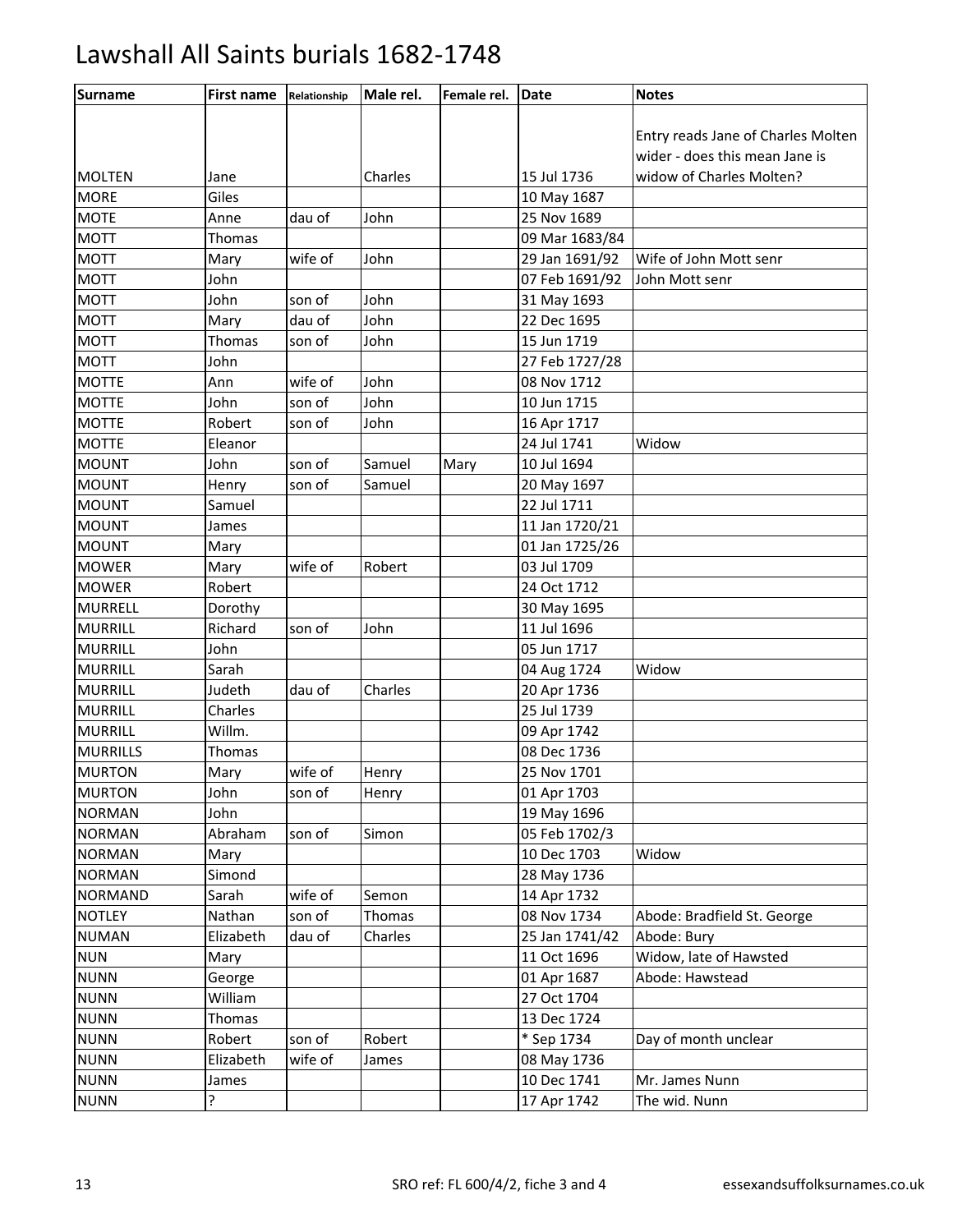| <b>Surname</b> | <b>First name</b> | Relationship | Male rel. | Female rel. | <b>Date</b>    | <b>Notes</b>                       |
|----------------|-------------------|--------------|-----------|-------------|----------------|------------------------------------|
| <b>NUNN</b>    | Robert            |              |           |             | 16 Apr 1745    |                                    |
| <b>NUNN</b>    | Sarah             | wife of      | William   |             | 09 Mar 1747/48 |                                    |
| <b>NUTTMAN</b> | Rachel            |              |           |             | 09 Nov 1744    | Wid.                               |
| <b>OLLEY</b>   | George            | son of       | George    |             | 11 Dec 1682    |                                    |
| <b>OLLEY</b>   | Sarah             | dau of       | George    |             | 01 Apr 1683    |                                    |
| <b>OLLEY</b>   | Martha            | dau of       | George    |             | 28 Jan 1702/3  |                                    |
| <b>OLLEY</b>   | Rosse             | wife of      | George    |             | 09 Apr 1716    |                                    |
| OLLEY          | George            |              |           |             | 31 Oct 1716    |                                    |
| ORBEL          | James             |              |           |             | 23 May 1747    |                                    |
| <b>OSBURN</b>  | Elizabeth         | wife of      | Robert    |             | 14 Dec 1693    |                                    |
| <b>OSBURN</b>  | Robert            |              |           |             | 10 Oct 1694    |                                    |
| <b>OTLEY</b>   | Susanna           | dau of       | Matthew   |             | 20 Nov 1745    |                                    |
| PAGE           | Elizabeth         | wife of      | William   |             | 27 Oct 1691    |                                    |
| PAGE           | Mary              | wife of      | William   |             | 04 Jan 1705/6  |                                    |
| PAGE           | William           |              |           |             | 20 Jun 1710    |                                    |
| PAGE           | Henry             | son of       | Henry     |             | 28 Feb 1737/38 |                                    |
| PAGE           | Elizebeth         | dau of       | Henry     |             | 20 Jun 1742    |                                    |
| <b>PAGE</b>    | Mary              | dau of       | Henry     |             | 21 Aug 1743    |                                    |
| PAIN           | Grace             | dau of       | Abraham   |             | 28 Sep 1691    |                                    |
| PAIN           | <b>Thomas</b>     |              |           |             | 13 May 1695    |                                    |
| PAIN           | Mary              | wife of      | Abraham   |             | 27 Feb 1707/8  |                                    |
| PAIN           | Elizabeth         |              |           |             | 27 May 1717    | Widow                              |
| <b>PAIN</b>    | Abraham           |              |           |             | 25 Oct 1720    |                                    |
| <b>PAINE</b>   | Ambrose           |              |           |             | 27 May 1685    |                                    |
| <b>PAINE</b>   | Elizabeth         | dau of       | Abraham   |             | 06 Mar 1687/88 |                                    |
| <b>PAINE</b>   | Alice             |              |           |             | 20 Oct 1690    |                                    |
| <b>PARKER</b>  | Grace             |              |           |             | 20 Feb 1683/84 | Widdow                             |
| <b>PARNIFY</b> | <b>Bridgett</b>   |              |           |             | 06 Dec 1698    | Widow                              |
| PASEY          | John              |              |           |             | 19 Feb 1736/37 |                                    |
| <b>PAWSEY</b>  | William           |              |           |             | 18 Jun 1722    |                                    |
| <b>PAWSEY</b>  | Dabreth?          |              |           |             | 27 Feb 1739/40 |                                    |
| <b>PAWSEY</b>  | James             |              |           |             | 19 Mar 1739/40 |                                    |
| <b>PAWSEY</b>  | Mary              |              |           |             | 21 Oct 1741    | Widow                              |
| PAWSEY         | Philip            | son of       | John      |             | 26 Feb 1741/42 |                                    |
| PAWSEY         | Deborah           | dau of       | John      |             | 01 Nov 1742    |                                    |
| <b>PAWSEY</b>  | Willm.            | son of       | John      |             | 09 Apr 1745    |                                    |
| <b>PAWSEY</b>  | William           | son of       | John      |             | 18 May 1747    |                                    |
| <b>PAYN</b>    | Abraham           | son of       | Abraham   |             | 17 May 1687    |                                    |
| <b>PAYNE</b>   | Abraham           |              |           |             | 25 Oct 1721    |                                    |
| PAYNE          | Mary              |              |           |             | 05 Apr 1723    | Widow                              |
| PEACH          | Elizabeth         |              |           |             | 23 Mar 1694/95 |                                    |
| PEACH          | Frances           | wife of      | Richard   |             | 18 Jan 1700/1  |                                    |
| PEACH          | Richard           |              |           |             | 18 Aug 1701    | Richard Peach, junr                |
| PEACH          | Sarah             | wife of      | Richard   |             | 01 Nov 1701    | Wife of Richard Peach senr         |
| PEACH          | Richard           |              |           |             | 03 May 1715    |                                    |
|                |                   |              |           |             |                | Hard to read - the Widow Belton or |
| PELTON         | ?                 |              |           |             | 30 Mar 1740    | Pelton?                            |
| <b>PHARROE</b> | Roger             |              |           |             | 29 Oct 1696    |                                    |
| PLEASANCE      | William           |              |           |             | 27 Sep 1691    |                                    |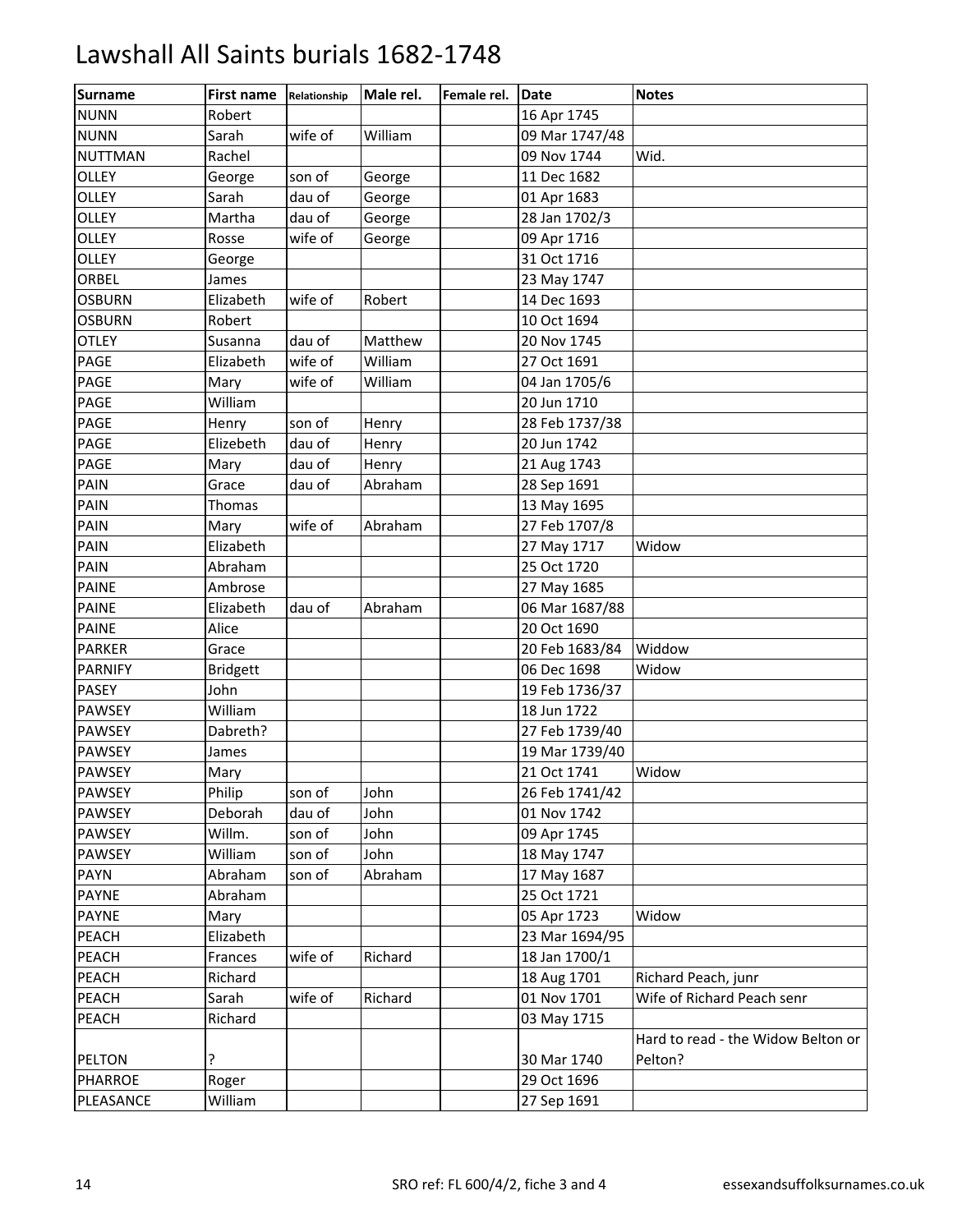| <b>Surname</b>  | First name     | Relationship | Male rel. | Female rel. | <b>IDate</b>   | <b>Notes</b>           |
|-----------------|----------------|--------------|-----------|-------------|----------------|------------------------|
| PLEASANCE       | Mary           |              |           |             | 25 Oct 1699    | Widow                  |
| PLEASANCE       | Alice          |              |           |             | 15 Nov 1699    |                        |
| PLEASANCE       | Sarah          |              |           |             | 14 Dec 1699    |                        |
| PLUM            | Sarah          |              |           |             | 11 Apr 1701    | Widow                  |
| <b>PLUM</b>     | Mary           | wife of      | Robert    |             | 28 Jul 1708    |                        |
| PLUM            | Mary           | wife of      | Robert    |             | 24 Nov 1719    |                        |
| <b>PLUM</b>     | Rob?           |              |           |             | 26 Apr 1740    |                        |
| PLUMME          | Elizabeth      | dau of       | Edmund    |             | 28 Feb 1694/95 |                        |
| <b>POLLER</b>   | Mary           | dau of       | John      |             | 10 Feb 1704/5  |                        |
| PONG            | James          |              |           |             | 11 Feb 1724/25 |                        |
| <b>POTLEY</b>   | Diannah        | wife of      | Isaac     |             | 10 Feb 1726/27 |                        |
| <b>POTTER</b>   | John           | son of       | John      |             | 07 Jun 1709    |                        |
| <b>RANNOLDS</b> | Robert         |              |           |             | 08 Jan 1739/40 |                        |
| RANSOM          | Elizebeth      | dau of       | Willm.    |             | 14 Jan 1742/43 |                        |
| <b>RAYNOLDS</b> | Mary           | dau of       | Francis   |             | 24 Jan 1711/12 | Abode: Shimpling       |
| <b>RAYNOLDS</b> | Lydia          | wife of      | Robert    |             | 09 Apr 1712    |                        |
| <b>RAYNOLDS</b> | Robert         |              |           |             | 23 Mar 1715/16 |                        |
| <b>RAYNOLDS</b> | Robert         |              |           |             | 24 Jun 1720    |                        |
| <b>RAYNOLDS</b> | Robert         | son of       | Robert    |             | 22 Nov 1724    |                        |
| <b>RAYNOLDS</b> | Sarah          | wife of      | Robert    |             | 13 Dec 1724    |                        |
| <b>RAYNOLDS</b> | Francis        |              |           |             | 14 Apr 1729    | Abode: Shimpling       |
| <b>RAYNOLDS</b> | <b>Bridget</b> |              |           |             | 16 Sep 1729    | Widow. Abode Shimpling |
| REYNOLD         | Margaret       |              |           |             | 28 Jan 1696/97 | Widow                  |
| REYNOLD         | Henry          |              |           |             | 18 Apr 1697    |                        |
| <b>REYNOLDS</b> | Johanna        | wife of      | Henry     |             | 13 Aug 1692    |                        |
| <b>REYNOLDS</b> | Sarah          | dau of       | Henry     |             | 20 Feb 1693/94 |                        |
| <b>RISING</b>   | Mary           |              |           |             | 26 Feb 1698/99 | Widow                  |
| <b>RISON</b>    | Judith         | wife of      | Gorge     |             | 15 Nov 1687    | Abode: Stanningfield   |
| <b>ROFE</b>     | Sarah          |              |           |             | 04 May 1736    | Widow                  |
| <b>ROLFE</b>    | George         | son of       | John      |             | 04 Mar 1702/3  |                        |
| <b>ROLPH</b>    | Elizabeth      |              |           |             | 27 Dec 1689    | Widow                  |
| <b>ROLPH</b>    | Mary           | dau of       | Robert    |             | 31 Oct 1690    |                        |
| <b>ROLPH</b>    | Elizabeth      | wife of      | Gorge     |             | 23 Nov 1690    |                        |
| <b>ROLPH</b>    | Mary           | wife of      | Robert    |             | 03 Sep 1693    |                        |
| <b>ROLPH</b>    | John           | son of       | Robert    |             | 14 Apr 1700    |                        |
| <b>ROLPH</b>    | Mary           | dau of       | John      |             | 20 Jun 1706    |                        |
| <b>ROLPH</b>    | Ann            | wife of      | John      |             | 20 Oct 1708    |                        |
| <b>ROLPH</b>    | Ann            | dau of       | Robert    |             | 12 Feb 1712/13 | Infant                 |
| <b>ROLPH</b>    | George         |              |           |             | 12 May 1715    |                        |
| <b>ROLPH</b>    | Hannah         | dau of       | Robert    |             | 29 Apr 1717    |                        |
| <b>ROLPH</b>    | Martha         | dau of       | Robert    |             | 25 Aug 1717    |                        |
| <b>ROLPH</b>    | Mary           | dau of       | Robert    |             | 04 Feb 1718/19 |                        |
| <b>ROLPH</b>    | Martha         | dau of       | Robert    |             | 11 Oct 1720    |                        |
| <b>ROLPH</b>    | Martha         | dau of       | Robert    |             | 11 Oct 1721    |                        |
| <b>ROLPH</b>    | George         | son of       | John      |             | 07 Feb 1724/25 | Infant                 |
| <b>ROLPH</b>    | Ester          | dau of       | John      |             | * Aug 1728     | Day of month unclear   |
| <b>ROLPH</b>    | Robert         |              |           |             | 01 Sep 1728    |                        |
| <b>ROLPH</b>    | John           |              |           |             | 24 Sep 1728    |                        |
| <b>ROLPH</b>    | Robert         |              |           |             | 05 Dec 1728    |                        |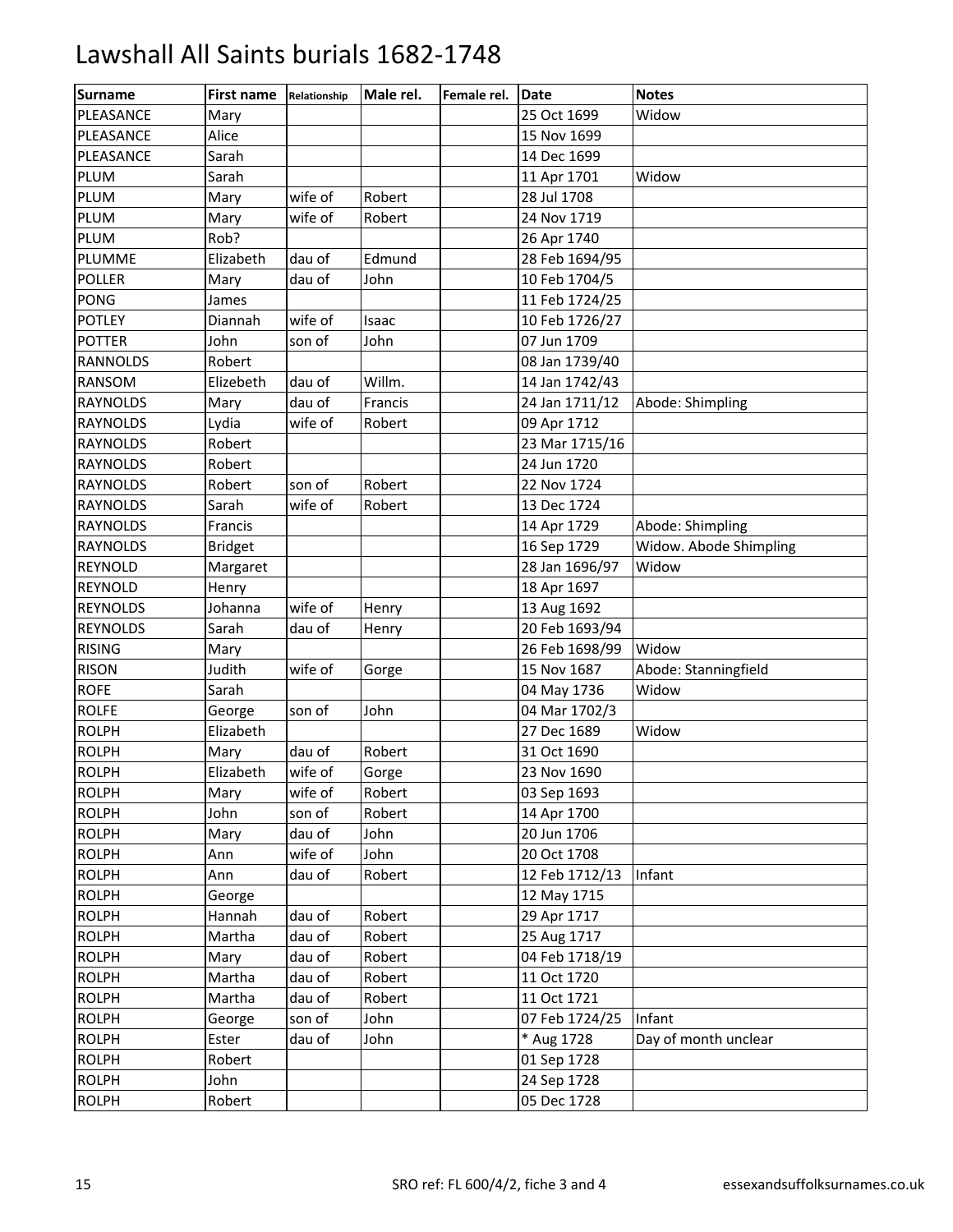| <b>Surname</b>    | First name      | Relationship | Male rel. | Female rel. | Date           | <b>Notes</b>                    |
|-------------------|-----------------|--------------|-----------|-------------|----------------|---------------------------------|
| <b>ROLPH</b>      | Ann             | dau of       | Robert    |             | 13 Jan 1728/29 |                                 |
| <b>ROLPH</b>      | Martha          |              |           |             | 11 Feb 1729/30 |                                 |
| <b>ROLPH</b>      | Ann             |              |           |             | 15 Feb 1731/32 |                                 |
| <b>ROLPH</b>      | Robert          |              |           |             | 04 Feb 1735/36 |                                 |
| <b>ROLPH</b>      | Elisabeth       | dau of       |           | Elisabeth   | 05 May 1738    |                                 |
| <b>ROLPH</b>      | ?               |              |           |             | 05 Nov 1739    | Widdow Rolph                    |
| <b>ROLPH</b>      | Mary            |              |           |             | 09 Jul 1740    |                                 |
| <b>ROOKS</b>      | Abraham         | son of       | Abraham   |             | 16 Oct 1741    |                                 |
| ROOT              | Daniel          | son of       | Edward    |             | 12 Jan 1728/29 |                                 |
| ROOT              | George          | son of       | Edward    |             | 08 Aug 1735    |                                 |
| ROOT              | Edward          |              |           |             | 13 Mar 1741/42 |                                 |
| <b>ROYCE</b>      | Rebekah         | wife of      | Robert    |             | 04 Mar 1722/23 | Abode: Thorp                    |
| <b>SACKER</b>     | John            | son of       | Henry     |             | 23 Dec 1720    |                                 |
| <b>SACKER</b>     | John            | son of       | Henry     |             | 08 Dec 1721    |                                 |
| <b>SACKER</b>     | John            | son of       | Henry     |             | 23 Oct 1721    |                                 |
| <b>SHADRAK</b>    | Daniel          |              |           |             | 13 Aug 1739    |                                 |
| <b>SHANFFIELD</b> | Mary            | wife of      | Josias    |             | 24 Apr 1696    | Abode: Alpheton                 |
| <b>SHELLVER</b>   | Daniel          |              |           |             | 04 Dec 1724    |                                 |
| <b>SHELLY</b>     | Elizabeth       | dau of       | William   |             | 25 May 1732    |                                 |
| <b>SHELVER</b>    | Benjamin        | son of       | Daniel    |             | 04 Jul 1696    |                                 |
| <b>SHELVER</b>    | Charles         | son of       | Daniel    |             | 10 Dec 1696    |                                 |
| <b>SHELVER</b>    | Abraham         | son of       | Daniel    |             | 18 Dec 1701    |                                 |
| <b>SHELVER</b>    | Daniell         | son of       | Roger     |             | 03 Dec 1727    | Infant                          |
| <b>SHELVER</b>    | Roger           |              |           |             | 31 Mar 1728    |                                 |
| <b>SHELVER</b>    | Elizabeth       |              |           |             | 09 Jan 1732/33 | Widow                           |
| <b>SHELVER</b>    | Ç               |              |           |             | 24 Mar 1737/38 | Widdow Shelver                  |
| <b>SHELVER</b>    | Margeret        | wife of      | John      |             | 19 Aug 1742    |                                 |
| <b>SHIP</b>       | Jane            | wife of      | Thomas    |             | 03 Aug 1690    |                                 |
| <b>SHIP</b>       | Martha          | wife of      | George    |             | 01 Sep 1706    |                                 |
| <b>SHIPP</b>      | Gorge           | son of       | Gorge     |             | 06 Jan 1689/90 |                                 |
| <b>SILLITT</b>    | Margaret        |              |           |             | 06 Dec 1719    | Infant                          |
| <b>SIMPSON</b>    | Margaret        | dau of       | George    |             | 13 Mar 1686/87 |                                 |
| <b>SIMPSON</b>    | Mary            | dau of       | Thomas    |             | 24 Jul 1696    |                                 |
| <b>SIMPSON</b>    | George          |              |           |             | 07 Sep 1698    |                                 |
| <b>SIMPSON</b>    | Mary            | dau of       | George    |             | 03 Nov 1708    |                                 |
| <b>SIMPSON</b>    | George          |              |           |             | 01 Mar 1711/12 |                                 |
| <b>SIMPSON</b>    | <b>Thomas</b>   |              |           |             | 03 Apr 1712    |                                 |
| <b>SIMPSON</b>    | Mary            |              |           |             | 19 Jan 1713/14 | Widow                           |
| <b>SIMSON</b>     | Audry           |              |           |             | 30 Dec 1726    | Widow                           |
| <b>SIMSON</b>     | Richard         |              |           |             | 30 Mar 1730    |                                 |
| <b>SIMSON</b>     | Mary            | dau of       | Richard   |             | 10 May 1730    |                                 |
| <b>SIMSON</b>     | Elizabeth       |              |           |             | * May 1734     | Widow. Day of month unclear     |
| <b>SLATER</b>     | Mary            |              |           |             | 08 Apr 1748    | Widow                           |
| <b>SMITH</b>      | <b>Bridgitt</b> | wife of      | Marke     |             | 27 Nov 1682    |                                 |
| <b>SMITH</b>      | William         |              |           |             | 04 Apr 1684    |                                 |
|                   |                 |              |           |             |                |                                 |
| <b>SMITH</b>      | <b>Thomas</b>   |              |           |             | 04 Jul 1685    | Thomas Smith and Alice his wife |
| <b>SMITH</b>      | Thomas          | wife of      | Thomas    |             | 04 Jul 1685    | Thomas Smith and Alice his wife |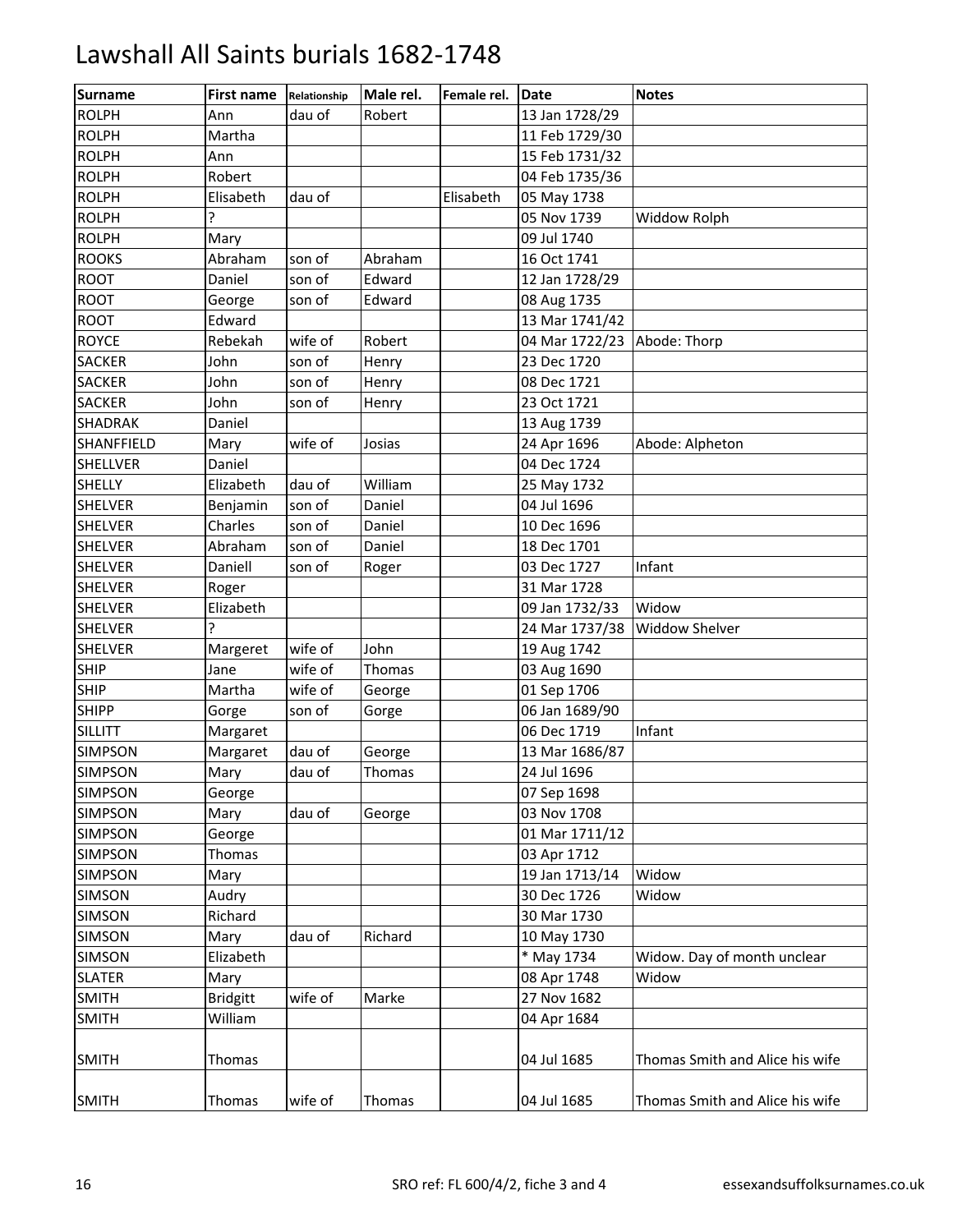| <b>Surname</b> | <b>First name</b> | Relationship | Male rel. | Female rel. | Date           | <b>Notes</b>                       |
|----------------|-------------------|--------------|-----------|-------------|----------------|------------------------------------|
| <b>SMITH</b>   | Mary              | dau of       | Robert    |             | 13 Apr 1687    |                                    |
| <b>SMITH</b>   | Grace             |              |           |             | 12 Feb 1687/88 | Widow                              |
| <b>SMITH</b>   | Thomas            |              |           |             | 13 Jan 1689/90 |                                    |
| <b>SMITH</b>   | Elizabeth         |              |           |             | 31 Jan 1689/90 |                                    |
| <b>SMITH</b>   | Mary              | wife of      | Henry     |             | 21 Jan 1691/92 |                                    |
| <b>SMITH</b>   | Mark              |              |           |             | 18 Sep 1692    |                                    |
|                |                   |              |           |             |                | First name altered to "Eliza" from |
| <b>SMITH</b>   | Eliza             | dau of       | Robert    | Mary        | 06 Nov 1694    | "Elizabeth"                        |
| <b>SMITH</b>   | John              | son of       | Robert    | Mary        | 17 Nov 1695    |                                    |
| <b>SMITH</b>   | George            | son of       | John      |             | 19 Mar 1696/97 |                                    |
| <b>SMITH</b>   | William           | son of       | Samuel    |             | 04 Nov 1699    |                                    |
| <b>SMITH</b>   | Antony            | son of       | John      |             | 25 Feb 1702/3  |                                    |
| <b>SMITH</b>   | Henry             |              |           |             | 15 Feb 1704/5  | Widower                            |
| <b>SMITH</b>   | Ann               |              |           |             | 29 Apr 1706    | Widow                              |
| <b>SMITH</b>   | Mary              |              |           |             | 04 May 1707    | Widow                              |
| <b>SMITH</b>   | Samuell           |              |           |             | 04 Jul 1709    |                                    |
| <b>SMITH</b>   | Robert            |              |           |             | 07 Feb 1709/10 |                                    |
| <b>SMITH</b>   | Ann               | wife of      | Anthony   |             | 23 Aug 1711    |                                    |
| <b>SMITH</b>   | Anthoney          |              |           |             | 29 Feb 1711/12 |                                    |
| <b>SMITH</b>   | Mary              |              |           |             | 09 Apr 1714    | Widow                              |
| <b>SMITH</b>   | Jane              | dau of       | Tho.      |             | 29 Nov 1722    |                                    |
| <b>SMITH</b>   | Elizabeth         | wife of      | Tho.      |             | 03 Sep 1722    |                                    |
| <b>SMITH</b>   | Susan             | wife of      | Henry     |             | 27 Dec 1728    |                                    |
| <b>SMITH</b>   | Rebekah           |              |           |             | 05 Feb 1728/29 | Widow. Abode: Hartest              |
| <b>SMITH</b>   | Susan             | dau of       | Henry     |             | 27 Mar 1729    |                                    |
| <b>SMITH</b>   | Henry             |              |           |             | 09 Feb 1729/30 |                                    |
| <b>SMITH</b>   | Mary              |              |           |             | 15 Jul 1730    |                                    |
| <b>SMITH</b>   | John              |              |           |             | 25 Mar 1732    |                                    |
| <b>SMITH</b>   | Robert            | son of       | Tho.      |             | 08 Jul 1733    | Infant                             |
| <b>SMITH</b>   | John              | son of       | Robert    |             | 08 Feb 1733/34 |                                    |
| <b>SMITH</b>   | Willam            |              |           |             | 20 May 1737    |                                    |
| <b>SMITH</b>   | John              | son of       | Robert    |             | 30 Nov 1737    |                                    |
| <b>SMITH</b>   | Martha            | dau of       | Henry     |             | 23 Jan 1739/40 |                                    |
| <b>SMITH</b>   | Catherine         | wife of      | Robert    |             | 17 Apr 1741    |                                    |
| <b>SMITH</b>   | Sarah             | wife of      | Henry     |             | 28 Jul 1741    |                                    |
| <b>SMITH</b>   | Ann               | dau of       | Henry     |             | 25 Jul 1744    |                                    |
| <b>SPARK</b>   | John              |              |           |             | 15 Apr 1688    |                                    |
| <b>SPARK</b>   | Allice            |              |           |             | 11 Feb 1704/5  | Widow                              |
| <b>SPARK</b>   | ?                 |              |           |             | 11 Feb 1747/48 | The Widow Spark                    |
| <b>SPARKE</b>  | William           |              |           |             | 18 Jun 1688    |                                    |
| <b>SPARKE</b>  | Joseph            |              |           |             | 21 Feb 1692/93 |                                    |
| <b>SPARKE</b>  | Anne              |              |           |             | 08 Sep 1698    | Widow                              |
| <b>SPEAR</b>   | Mary              |              |           |             | 17 Mar 1698/99 | Widow                              |
| SPEARE         | Susan             | dau of       | John      |             | 15 May 1682    |                                    |
| <b>SPEER</b>   | John              |              |           |             | 08 Nov 1697    | John Speer, senr                   |
| <b>SPEER</b>   | William           | son of       | John      |             | 10 Aug 1705    |                                    |
| <b>SPEER</b>   | John              |              |           |             | 04 Dec 1730    |                                    |
| <b>SPEER</b>   | ?                 |              |           |             | 29 Jan 1747/48 | The Widow Speer                    |
| <b>STEARN</b>  | Mary              | wife of      | Abraham   |             | 22 Nov 1685    |                                    |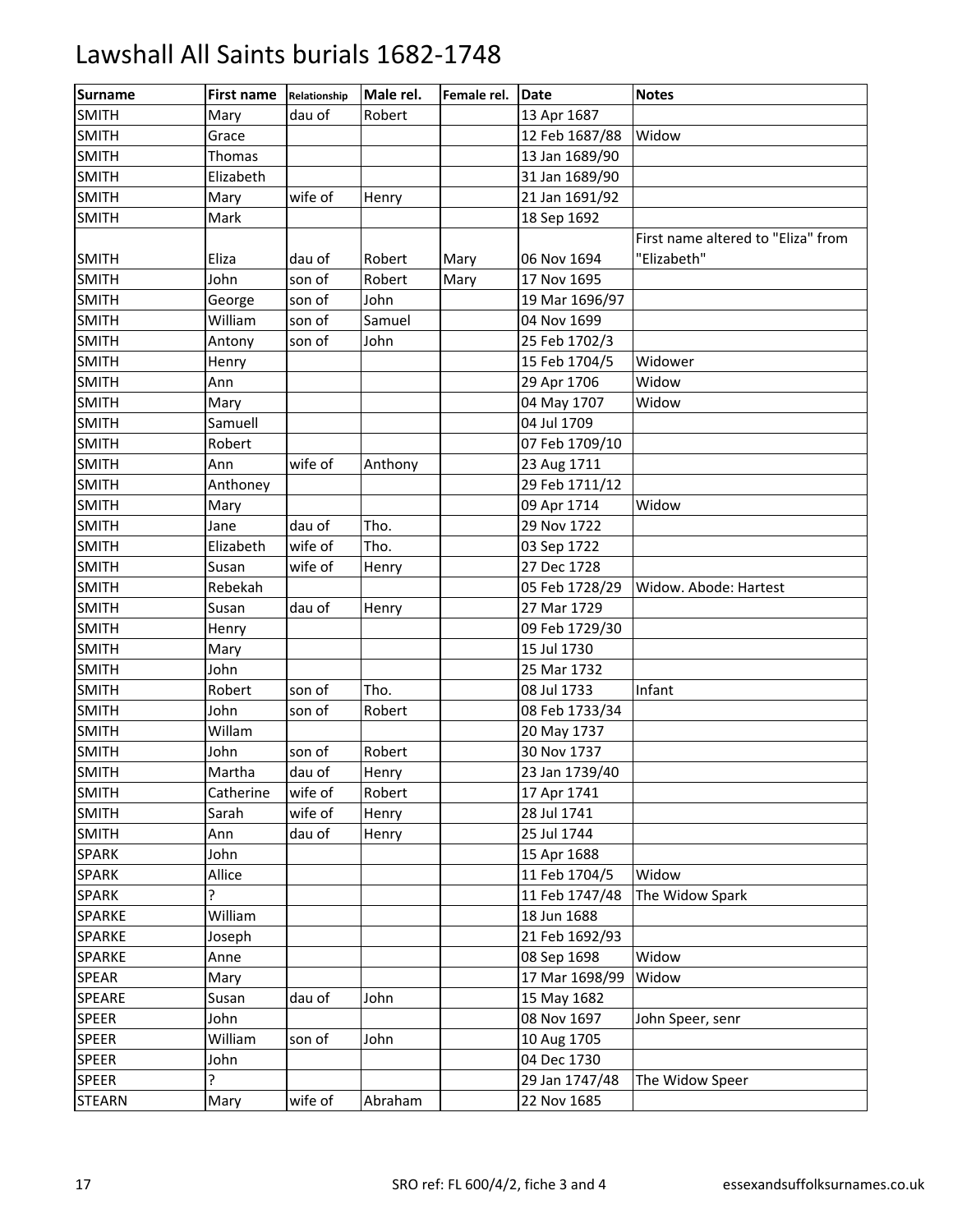| <b>Surname</b>   | <b>First name</b> | Relationship | Male rel. | Female rel. | <b>IDate</b>   | <b>Notes</b>                   |
|------------------|-------------------|--------------|-----------|-------------|----------------|--------------------------------|
| <b>STEARN</b>    | Samuel            | son of       | Samuel    |             | 07 Dec 1693    |                                |
| <b>STEARN</b>    | Abraham           |              |           |             | 22 Mar 1700/1  |                                |
| <b>STEARN</b>    | Agnes             |              |           |             | 16 Apr 1703    | Widow                          |
| <b>STEARN</b>    | Abraham           | son of       | John      |             | 30 Apr 1705    |                                |
| <b>STEARN</b>    | John              |              |           |             | 08 Dec 1706    |                                |
|                  |                   |              |           |             |                |                                |
| <b>STEARN</b>    | Mary              | dau of       |           | Mary        | 21 Mar 1712/13 | Daughter of Mary Stearn, widow |
| <b>STEED</b>     | Susan             | wife of      | Thomas    |             | 10 Mar 1727/28 |                                |
| <b>STEED</b>     | Thomas            | son of       | Thomas    |             | 08 Dec 1728    |                                |
| <b>STEED</b>     | Thomas            |              |           |             | 28 Apr 1730    |                                |
| <b>STERN</b>     | Mary              | wife of      | Samuel    |             | 16 Jun 1728    |                                |
| <b>STERN</b>     | Samuel            |              |           |             | 01 Jan 1728/29 |                                |
| <b>STERN</b>     | Samuel            |              |           |             | 08 Mar 1728/29 | Samuel Stern, senior           |
| <b>STERN</b>     | Dorothy           |              |           |             | 05 Feb 1730/31 |                                |
| <b>STEWARD</b>   | John              |              |           |             | 08 Oct 1686    |                                |
| <b>STEWARD</b>   | Thomasin          |              |           |             | 27 Dec 1693    | Widow                          |
| <b>STEWARD</b>   | Mary              | dau of       | Robert    |             | 23 Mar 1710/11 |                                |
| <b>STEWARD</b>   | <b>Thomas</b>     | son of       | Robert    |             | 12 Aug 1713    | Infant                         |
| <b>STEWARD</b>   | Mary              | dau of       | Robert    |             | 30 Jan 1714/15 |                                |
| <b>STEWARD</b>   | Mary              | dau of       | Robert    |             | 18 Jul 1718    |                                |
| <b>STEWARD</b>   | Robert            |              |           |             | 30 Jan 1729/30 |                                |
| <b>STEWARD</b>   | Elizabeth         |              |           |             | 27 Jul 1733    |                                |
| <b>STEWARD</b>   | Sarah             | dau of       | David     | Elisabeth   | 30 May 1738    |                                |
| <b>STEWARD</b>   | Anthoney          |              |           |             | 14 Mar 1744/45 |                                |
| <b>TAYLER</b>    | John              |              |           |             | 03 Mar 1727/28 |                                |
| <b>TAYLOR</b>    | Sarah             |              |           |             | 11 Oct 1730    | Widow                          |
| <b>TIPPLE</b>    | Hannah            |              |           |             | 15 May 1748    | Widow                          |
| <b>TURKE</b>     | Robert            |              |           |             | 24 Nov 1695    |                                |
| <b>TURNER</b>    | Elizabeth         | dau of       | Philip    |             | 04 Dec 1688    |                                |
| <b>TURNER</b>    | William           |              |           |             | 12 Sep 1692    |                                |
| <b>TURNER</b>    | Abigail           | wife of      | Philip    |             | 16 Jul 1694    |                                |
| <b>TURNER</b>    | Elizabeth         | dau of       | Jonathan  |             | 22 Oct 1698    |                                |
| <b>TURNER</b>    | Philip            |              |           |             | 02 Dec 1699    | Widower                        |
| <b>TURNER</b>    | Elizabeth         |              |           |             | 22 May 1702    |                                |
| <b>TURNER</b>    | <b>Bridgett</b>   |              |           |             | 14 Oct 1703    | Widow                          |
| <b>TURNER</b>    | Phillip           | son of       | Jonathan  |             | 21 Feb 1730/31 |                                |
| <b>TWEED</b>     | Elizabeth         | wife of      | Tho.      |             | 19 Sep 1695    | Abode: Cockfield               |
| <b>UNDERWOOD</b> | Eliz.             | wife of      | Luke      |             | 24 Oct 1744    |                                |
| <b>UNDERWOOD</b> | Luke              |              |           |             | 07 Mar 1748/49 |                                |
| <b>UNGELS</b>    | Henry             | son of       | Henry     |             | 23 Jul 1715    |                                |
| <b>UNGLES</b>    | Prudence          | wife of      | Henry     |             | 25 Jan 1683/84 |                                |
| <b>UNGLES</b>    | Margaret          | wife of      | Henry     |             | 26 Jun 1688    |                                |
| <b>UNGLES</b>    | Henry             |              |           |             | 18 Oct 1696    | Henry Ungles senr              |
| <b>UNGLES</b>    | Margaret          | wife of      | Henry     |             | 13 Apr 1730    |                                |
| <b>UNGLES</b>    | Samuel            | son of       | Henry     |             | 08 Jul 1730    |                                |
| VARO             | Rose              | wife of      | William   |             | 12 Oct 1727    |                                |
| VAROO            | George            |              |           |             | 23 Aug 1729    |                                |
| VAROO            | George            | son of       | George    |             | 31 Aug 1730    |                                |
| <b>VENCENCE</b>  | James             |              |           |             | 06 May 1747    |                                |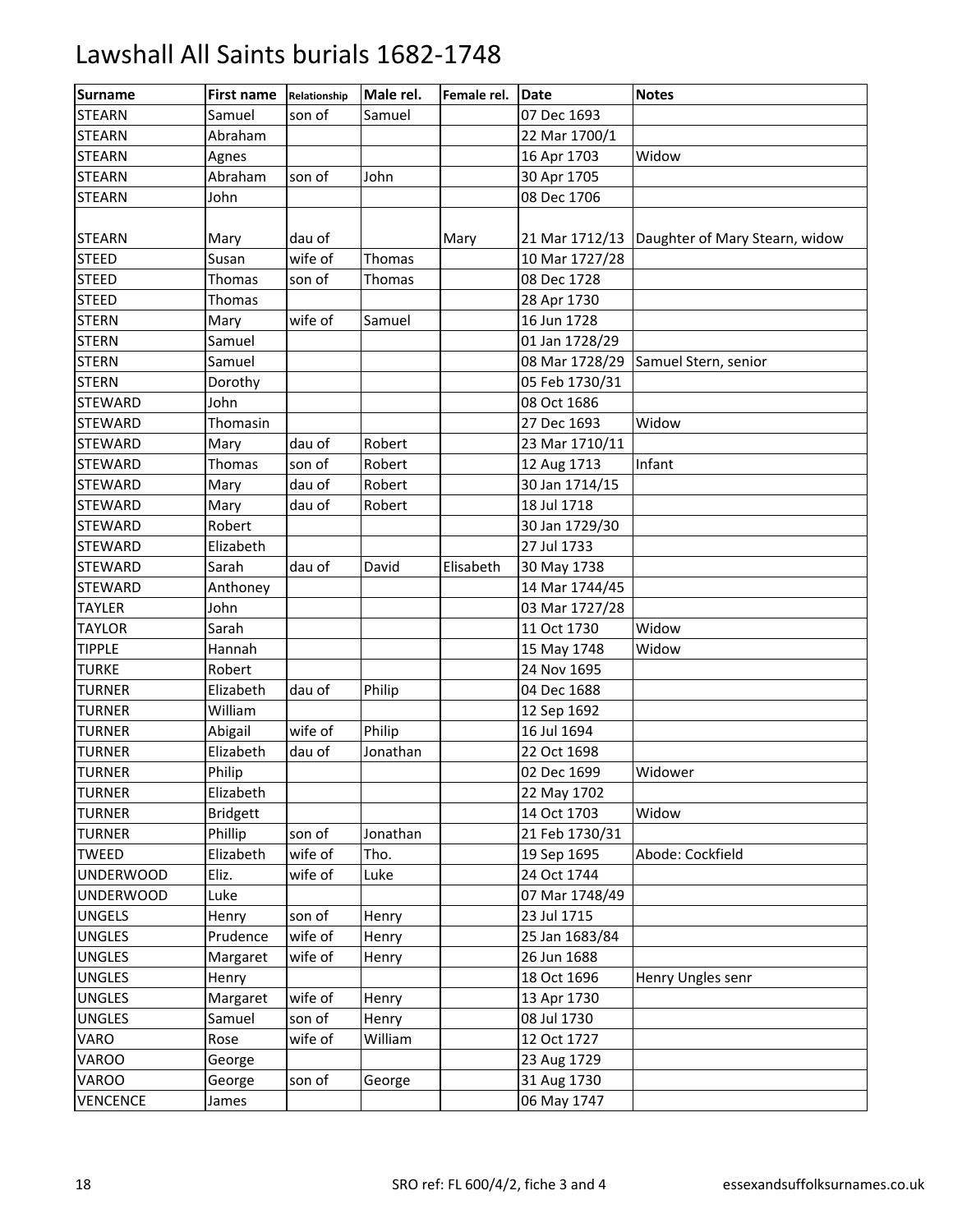| <b>Surname</b>    | <b>First name</b> | Relationship | Male rel. | Female rel. | Date           | <b>Notes</b>                    |
|-------------------|-------------------|--------------|-----------|-------------|----------------|---------------------------------|
| <b>VINCEN</b>     | John              | son of       | James     |             | 15 Oct 1727    |                                 |
| <b>VINCENT</b>    | John              | son of       | James     |             | 13 Nov 1734    |                                 |
| <b>VINCENT</b>    | Mary              | wife of      | Robert    |             | 15 Mar 1744/45 | Traveler                        |
| <b>VINSON</b>     | Mary              | dau of       | James     |             | 30 Jul 1718    |                                 |
| <b>VINSTON</b>    | James             | son of       | James     |             | 04 Jun 1717    |                                 |
| <b>VORROW</b>     | Willam            |              |           |             | 29 Nov 1737    |                                 |
| WAER              | Lidya             |              |           |             | 16 Dec 1690    | Widow                           |
| WALES             | Thomas            | son of       | Francis   |             | * Jan 1732/3   | Day of month unclear. Infant    |
| WALKER            | Elezbeth          |              |           |             | 26 Jan 1739/40 |                                 |
| WALLEDGE          | John              | son of       | Isaac     |             | 26 Sep 1713    |                                 |
| WARNER            | Ruth              |              |           |             | 30 May 1695    | Widow                           |
| WARREN            | John              |              |           |             | 06 May 1696    |                                 |
| WARREN            | Elizabeth         | wife of      | John      |             | 06 Jun 1699    |                                 |
| WARREN            | <b>Thomas</b>     | son of       | John      |             | 08 Mar 1699/00 |                                 |
| <b>WARREN</b>     | John              |              |           |             | 02 Apr 1742    |                                 |
| WEAR              | Alice             | dau of       | John      |             | 09 Nov 1708    |                                 |
| WELLS             | <b>Bridgitt</b>   |              |           |             | 30 Jan 1695/96 | Wid. Abode: Bury St. Edmunds    |
| <b>WENT</b>       | Mary              | dau of       | John      |             | 01 Jun 1698    |                                 |
| <b>WENT</b>       | John              | son of       | John      |             | 14 Jan 1702/3  |                                 |
| <b>WENT</b>       | John              |              |           |             | 05 Mar 1748/49 |                                 |
| <b>WHITEROD</b>   | Esther            | dau of       | Richard   |             | 25 Jun 1741    |                                 |
| <b>WHITING</b>    | Rebecca           | dau of       | Daniel    |             | 07 May 1748    |                                 |
| WI[L_]LE[R_]T     | Frances           |              |           |             | 01 Sep 1744    | Wid.                            |
| <b>WIFEN</b>      | Frances           | wife of      | Phillip   |             | 23 Apr 1717    |                                 |
| <b>WIFEN</b>      | Phillip           |              |           |             | 05 Jun 1717    |                                 |
| <b>WIFFEN</b>     | Robt.             |              |           |             | 22 Apr 1741    |                                 |
| <b>WIFFEN</b>     | Elizzabeth        | wife of      | Philip    |             | 25 May 1747    |                                 |
| <b>WIFFIN</b>     | Elizabeth         | wife of      | Phillip   |             | 13 Feb 1710/11 |                                 |
| WILDEN            | Robert            |              |           |             | 14 Feb 1732/33 |                                 |
| <b>WILLES</b>     | Mary              | dau of       | Robert    |             | 14 May 1708    |                                 |
| WILLINGHAM        | Sarah             | dau of       | William   |             | 02 Feb 1689/90 |                                 |
|                   |                   |              |           |             |                |                                 |
| <b>WILLINGHAM</b> | <b>Bridgitt</b>   | wife of      | William   |             | 14 Nov 1691    | Wife of William Willingham senr |
| WILLINGHAM        | Thomas            | son of       | William   |             | 14 Nov 1691    | Son of William Willingham junr  |
| WILLINGHAM        | Thomas            | son of       | William   |             | 10 Nov 1693    |                                 |
| WILLINGHAM        | Elizabeth         | dau of       | William   |             | 22 Feb 1703/4  |                                 |
| WILLINGHAM        | Ann               | dau of       | William   |             | 22 Jan 1705/6  |                                 |
| WILLINGHAM        | Mary              | wife of      | William   |             | 12 Feb 1707/8  |                                 |
| WILLINGHAM        | Martha            | dau of       | William   |             | 30 Jul 1718    |                                 |
| WILLINGHAM        | Hannah            | dau of       | Willm.    |             | 06 Aug 1728    |                                 |
| WILLINGHAM        | William           |              |           |             | 19 Feb 1728/29 |                                 |
| <b>WILLIS</b>     | <b>Bridgett</b>   | wife of      | Ambrose   |             | 03 Mar 1714/15 |                                 |
| <b>WILLIS</b>     | Ambrosse          | son of       | Ambrosse  |             | 28 Feb 1716/17 |                                 |
| <b>WILLIS</b>     | Mary              | wife of      | Robert    |             | 19 Aug 1720    |                                 |
| <b>WILLIS</b>     | Mary              | wife of      | Robert    |             | 19 Aug 1721    |                                 |
| <b>WILLIS</b>     | Rosse             | dau of       | Ambrose   |             | 22 Jan 1724/25 |                                 |
| <b>WILLIS</b>     | Robert            |              |           |             | 02 May 1729    |                                 |
| <b>WILLIS</b>     | Mary              | wife of      | Robert    |             | 04 Mar 1729/30 |                                 |
| <b>WILLIS</b>     | Ambrose           |              |           |             | 15 Feb 1731/32 |                                 |